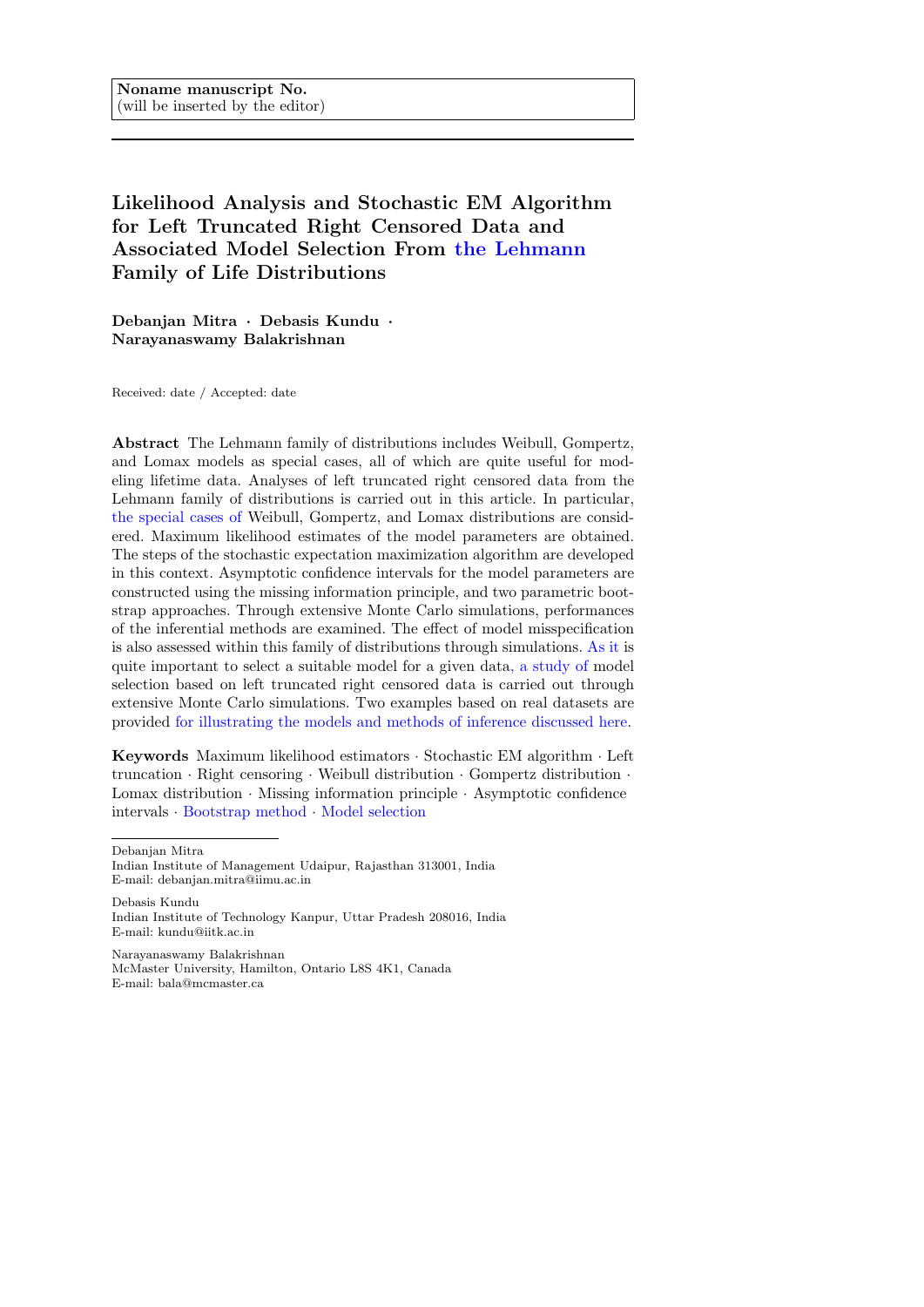## 1 Introduction

Wang, Yu, and Jones (2010) considered lifetime distributions that belong to a certain family called the Lehmann family of distributions. The same family was also considered by Marshall and Olkin (2007), and they termed it as the "frailty parameter" family. The distribution function of this family is given by

$$
F(t; \lambda, \alpha) = 1 - [1 - G(t; \lambda)]^{\alpha}, \quad t > 0,
$$
\n(1)

where  $G(\cdot; \lambda)$  is a distribution function that depends only on  $\lambda$ . Special members of this family are Weibull, Gompertz and Lomax distributions, all of which are commonly used to model lifetime data. Details on these special members of the family are given in Section 3.

Left truncated right censored (LTRC) data is commonly observed in survival and reliability experiments (Klein and Moeschberger 2003). Recently, Hong, Meeker, and McCalley (2009) discussed analysis of LTRC data. The structure of the LTRC data as considered by Hong, Meeker, and McCalley (2009) is quite general, in the sense that it allows units of different types - lefttruncated, untruncated, censored, and a mixture of some of these - to coexist. More details on this structure is given in the next section. Motivated by their work, Balakrishnan and Mitra (2011, 2012, 2013, 2014a, 2014b) discussed likelihood inference via the expectation maximization (EM) algorithm for LTRC data from lognormal, Weibull, and gamma distributions.

In this article, we model LTRC data using the Lehmann family of distributions. The special members of the family, namely, Weibull, Gompertz and Lomax, are discussed in particular. We employ the stochastic expectation maximization (St-EM) algorithm for estimating the model parameters. We also discuss maximum likelihood estimation. Asymptotic confidence intervals are constructed using Louis' missing information principle (Louis 1982). Two parametric bootstrap approaches are also used for this purpose. Then, through Monte Carlo simulations, we assess the performance of these methods of point and interval estimation. Using simulations, we also assess the effect of model misspecification on the probability of failure of a right censored unit by a future time point. We observe that model misspecification may lead to substantially inaccurate inferential results. In view of this, we realize the need for a study on model selection.

The importance of selecting a suitable model for given data cannot be overstated. Several researchers have contributed to the relevant literature. Some of the earliest works are by Cox (1961, 1962). Since then, several classical and Bayesian methods have been proposed; see Pereira and Pereira (2016) for a comprehensive review. In particular, Marshall, Meza, and Olkin (2001) studied probability of model selection based on data originating from some special models such as Weibull, lognormal, gamma, exponential, and geometric extreme exponential, to investigate whether data can correctly identify its parent distribution. Recently, in a series of papers, Dey and Kundu (2009, 2010, 2012) have studied procedures to discriminate between some well-known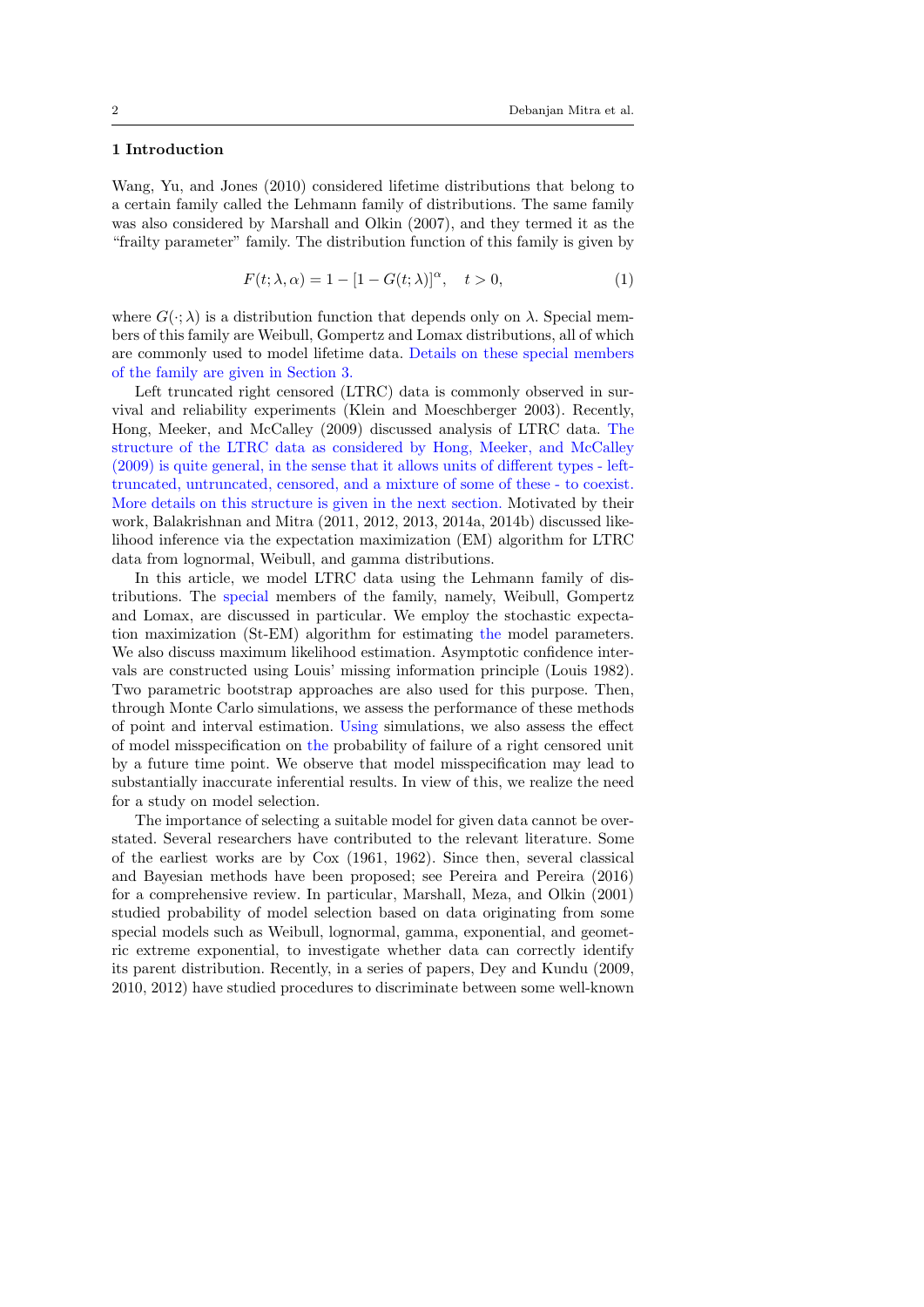lifetime models; see also Kundu (2005), and Kundu and Manglick (2004) in this regard.

Following the work of Marshall, Meza, and Olkin (2001), we study probabilities of specific models being selected for a given LTRC data. It is to be noted that very recently, Emura and Shiu (2016) have studied an AIC-based procedure for model selection based on LTRC data. However, the candidate models considered by Emura and Shiu are different than the models considered here. Also, in this paper, we discuss two methods - likelihood-based and distance-based - for model selection, and then compare their performance. The main contributions of this paper are as follows:

(i) Modeling LTRC data using a general family of distributions like the Lehmann family. No researcher has studied LTRC data from the Lehmann family so far. Also, among the specific members of the family, to the best of our knowledge, no researcher has analyzed LTRC data from the Gompertz and Lomax distributions which are widely used in survival and reliability studies;

(ii) Use of the St-EM algorithm for parameter estimation based on LTRC data. The St-EM algorithm is a very powerful variant of the traditional EM algorithm. The St-EM algorithm avoids some of the major drawbacks of the EM algorithm while retaining its advantages;

(iii) A detailed study of model selection based on LTRC data using likelihoodbased and distance-based criteria, when the candidate models belong to the Lehmann family. The problem of model selection was studied for complete data by Marshall, Meza, and Olkin (2001); not much research has been carried out towards model selection based on incomplete data. In this paper, we observe that the procedures similar to those used by Marshall, Meza, and Olkin (2001) can be used for LTRC data as well.

The rest of this paper is organized as follows. In Section 2, the structure of the data, and the notations used are provided. In Section 3, maximum likelihood estimation is discussed. The St-EM algorithm for parameter estimation based on LTRC data is detailed in Section 4, along with the construction of asymptotic confidence intervals for model parameters. A Monte Carlo simulation study for assessing the performance of the inferential methods is presented in Section 5. In this section, results of the study on model misspecification are also presented. The methodological and numerical details of the study on model selection are presented in Sections 6 and 7, respectively. In Section 8, two illustrative examples based on real datasets are provided. Finally, some concluding remarks are made in Section 9.

#### 2 Structure of data, and notations used

The notion of LTRC data considered here follows the work of Hong, Meeker, and McCalley (2009) who analyzed life data of power transformers which were already in operation in different parts of the US. The record keeping on transformer lifetimes started in the year 1980, and continued until 2008. For machines installed before 1980, only those failures were observed that occurred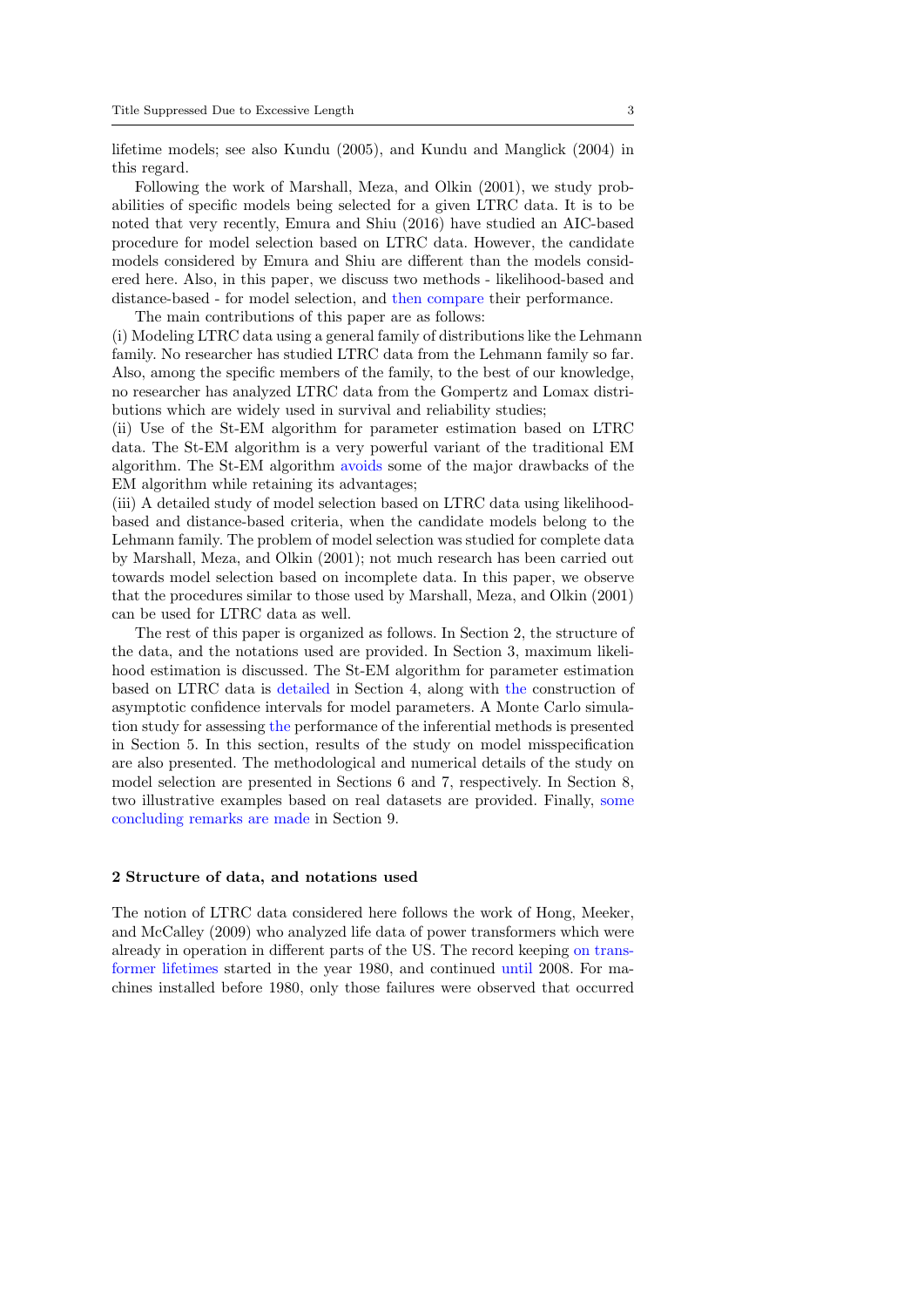after 1980 and before 2008, and installation years of those machines were also available. No information was available for machines which were installed and failed before 1980. Complete information was available on machines which were installed after 1980, and failed before 2008. However, failures after 2008 were not observed due to right censoring. Therefore, the years 1980 and 2008 can be taken as the left truncation point, and the right censoring point, respectively. This results in the LTRC structure of the data. A "left truncated" unit is a unit which was installed before 1980, but failed after 1980 - essentially indicating that the unit's lifetime is observable only if it is above a threshold. This is a fairly general structure that can accommodate different types of data. Note that, in an LTRC dataset with this structure, there may be four different types of units: left truncated and right censored, left truncated but not right censored, untruncated but right censored, and untruncated and not right censored.

Below are the notations we use in this article:

 $T_i$ : Latent lifetime of the *i*-th unit,  $i = 1, ..., n$ 

 $C_i$ : Right censoring time; for the *i*-th unit,  $C_i$  is the time until 2008 (the right censoring point) starting from its installation year

 $\tau_{Li}$ : Left truncation time; for the *i*-th unit,  $\tau_{Li}$  is the time between its installation year and 1980 (the left truncation point), if its date of installation is before 1980. For units installed after 1980,  $\tau_{Li}$  is undefined

 $Y_i$ : Observed lifetime of the *i*-th unit,  $Y_i = \min(T_i, C_i)$ ,  $Y_i > \tau_{Li}$ 

 $\delta_i$ : Censoring indicator; 0 if the *i*-th unit is censored, 1 if not censored; that is, using the usual notation of the indicator function  $I(\cdot)$ , we have  $\delta_i = I(T_i \leq C_i)$  $\nu_i$ : Truncation indicator; 0 if the *i*-th unit is truncated, 1 if not truncated

 $S_0, S_1$ : Index sets for censored units and failed units, respectively; that is, we have  $S_k = \{i : \delta_i = k, i = 1, ..., n\}$ , where  $k = 0, 1$ 

 $R_0, R_1$ : Index sets for truncated and untruncated units, respectively; that is  $R_k = \{i : \nu_i = k, i = 1, ..., n\}$ , where  $k = 0, 1$ 

Wei( $\lambda, \alpha$ ): Weibull distribution with scale parameter  $\alpha$  and shape parameter λ

 $\text{Gom}(\lambda, \alpha)$ : Gompertz distribution with scale parameter  $\lambda$  and shape parameter  $\alpha$ 

Lom( $\lambda$ ,  $\alpha$ ): Lomax distribution with scale parameter  $\lambda$  and shape parameter α

θ: Vector of model parameters; in this context,  $\boldsymbol{\theta} = (\lambda, \alpha)$ .

Let m and  $n_1$  be the cardinalities of  $S_1$  and  $T_0$ , respectively, i.e.,  $|S_1| = m$ and  $|T_0| = n_1$ . Finally, we assume that  $C_i$  is independent of  $T_i$ , which is the usual assumption of independent censoring (Klein and Moeschberger (2003)).

To illustrate different combinations of truncation and censoring that may occur within this general structure of LTRC data, we present simulated data in Table 1. Units 1 and 2 are untruncated, as they were installed after the left truncation point. While unit no. 2 failed in 2007, unit no. 1 was still operating at the end of the study, and hence regarded as a right censored unit. Units 3 and 4 are left truncated, as they were installed before the left truncation point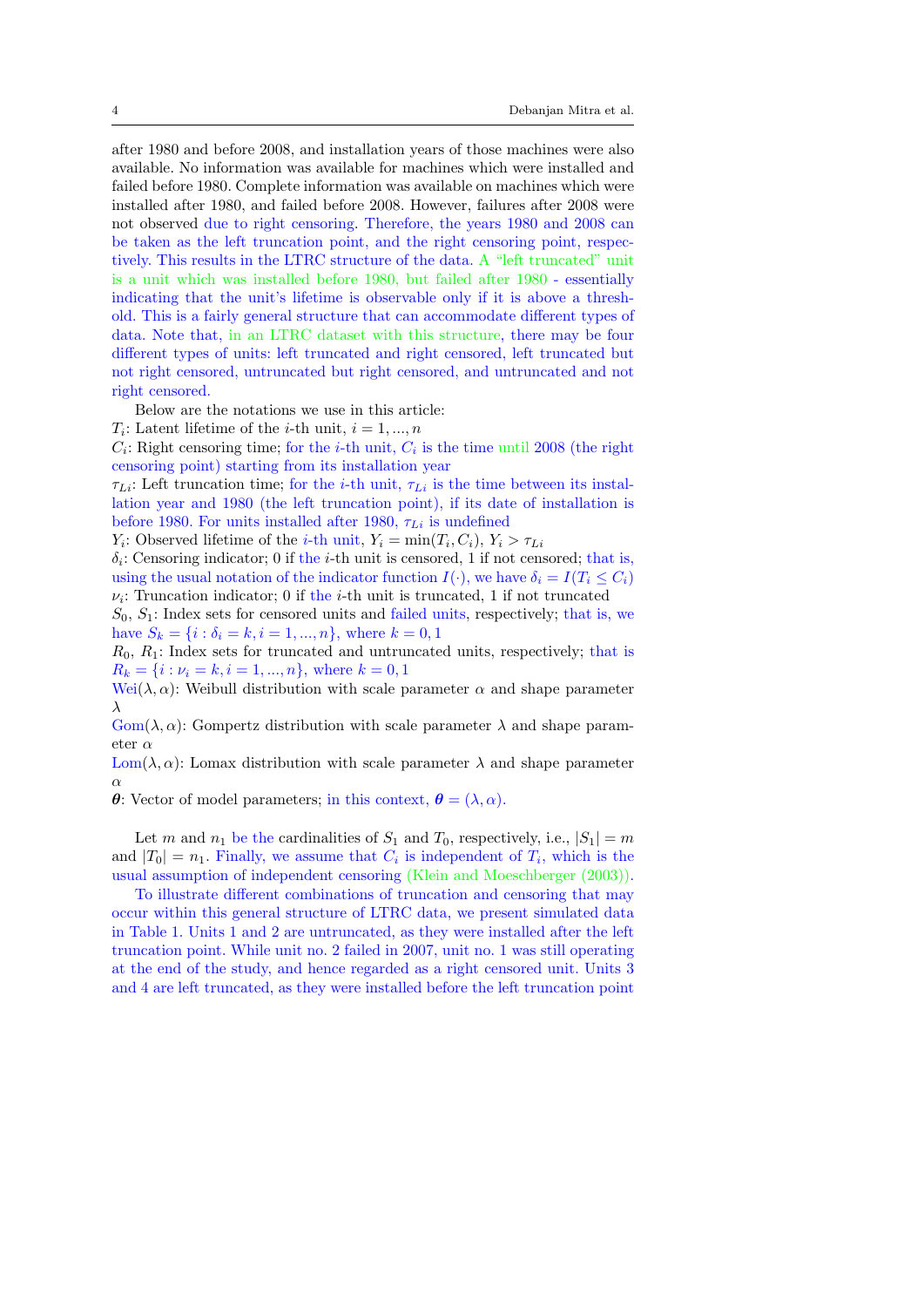| Table 1: An illustration of LTRC data |  |
|---------------------------------------|--|
|                                       |  |

| Serial<br>no. | Installation | Truncation<br>indicator | Truncation<br>time | Failure<br>vear | Censoring<br>indicator | Lifetime |
|---------------|--------------|-------------------------|--------------------|-----------------|------------------------|----------|
|               | vear<br>1994 |                         | sk.                |                 |                        | 14       |
|               | 1985         |                         | *                  | 2007            |                        | 22       |
|               | 1975         |                         | ð                  | 2005            |                        | 30       |
|               | 1978         |                         |                    | -sk             |                        | 30       |

but their lifetimes exceeded the respective thresholds (5 and 2, respectively) which we call their left truncation times. Among these two units, unit no. 3 failed in 2005 (thus not censored), but unit no. 4 got censored at the end of the study.

## 3 Maximum likelihood estimation

Choosing  $G(t; \lambda) = 1 - e^{-t^{\lambda}}$  in (1), we get the Weibull model as a special member of the family, with its distribution function as

$$
F_W(t; \lambda, \alpha) = 1 - e^{-\alpha t^{\lambda}}, \quad t > 0.
$$

We need to set  $G(t; \lambda) = 1 - e^{-(e^{\lambda t}-1)}$  to get the distribution function of the Gompertz model as

$$
F_G(t; \lambda, \alpha) = 1 - e^{-\alpha(e^{\lambda t} - 1)}, \quad t > 0.
$$

In fact, this is originally the distribution function of a Gompertz distribution that is truncated at 0. The actual Gompertz distribution has the entire real line as its support; see Gompertz (1825). This truncated Gompertz distribution, being defined on the positive side of the real line, is suitable to be used as a lifetime model. We shall refer to this truncated Gompertz distribution as the Gompertz distribution here. Finally, choosing  $G(t; \lambda) = \frac{\lambda t}{1 + \lambda t}$ , we get the distribution function for the Lomax model as

$$
F_L(t; \lambda, \alpha) = 1 - \left[\frac{1}{1 + \lambda t}\right]^\alpha, \quad t > 0.
$$

Note that while  $\lambda$  and  $\alpha$  are the scale and shape parameters, respectively, for the Gompertz and Lomax models, for the Weibull model they are the shape and scale parameters, respectively. It may be mentioned here that the Lomax model is also known as the Pareto model of Type-II.

The density function of the Lehmann family is given by

$$
f(t; \lambda, \alpha) = \alpha g(t; \lambda) [1 - G(t; \lambda)]^{\alpha - 1}, \qquad (2)
$$

where  $g(\cdot; \lambda)$  is the density function corresponding to the distribution function  $G(\cdot; \lambda)$ . The corresponding hazard function is

$$
h(t; \lambda, \alpha) = \alpha h_g(t; \lambda),
$$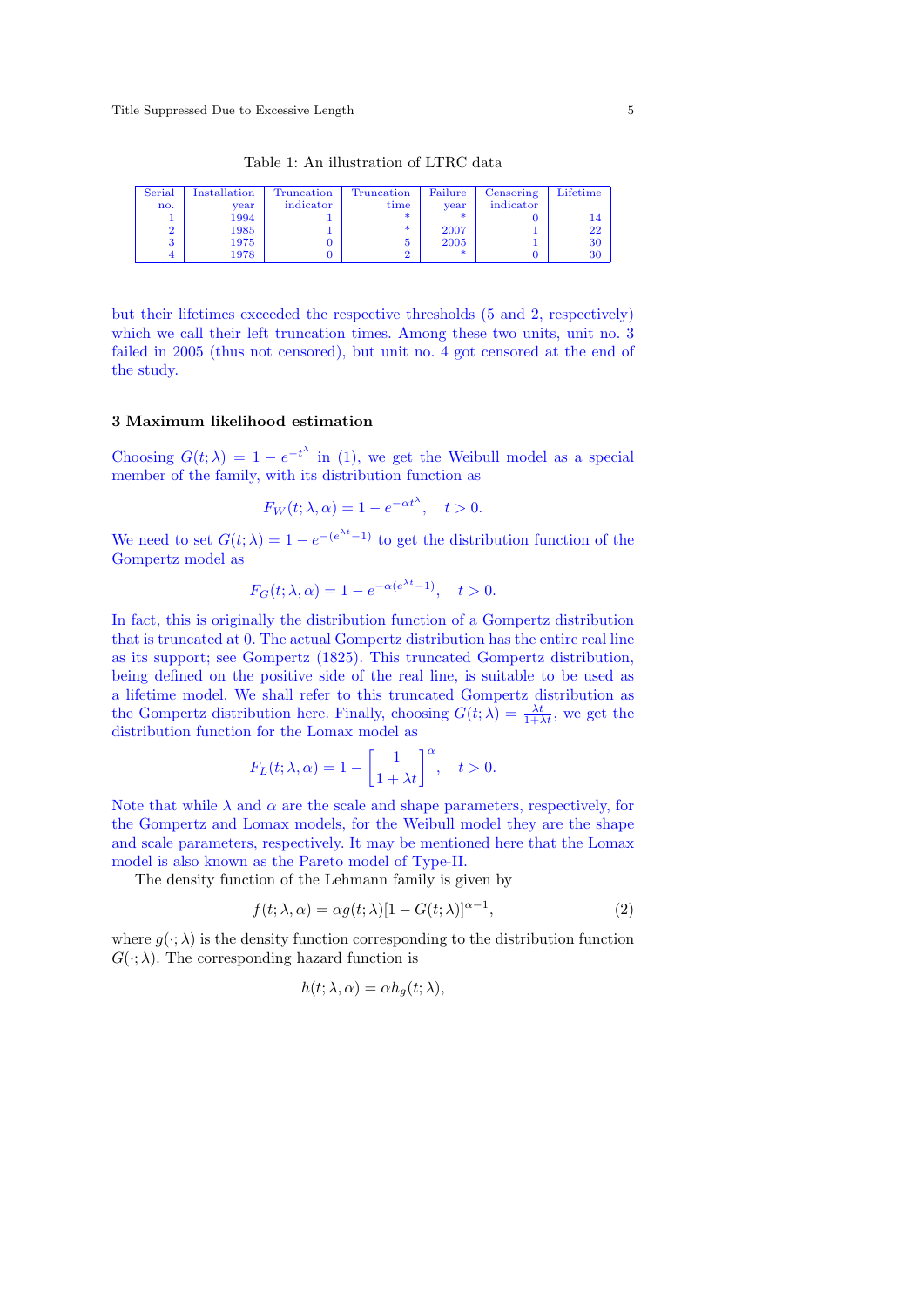where  $h_g(\cdot; \lambda)$  is the hazard function corresponding to  $G(\cdot; \lambda)$ , i.e.,  $h_g(t; \lambda)$  $g(t;\lambda)$  $\frac{g(t;\lambda)}{1-G(t;\lambda)}$ .

The likelihood function based on observed LTRC data from this family of distributions, using the notation described in Section 2, is given by

$$
L(\lambda, \alpha | DATA) = \prod_{i \in R_1} \left\{ f(y_i; \lambda, \alpha) \right\}^{\delta_i} \left\{ 1 - F(y_i; \lambda, \alpha) \right\}^{1 - \delta_i}
$$

$$
\times \prod_{i \in R_0} \left\{ \frac{f(y_i; \lambda, \alpha)}{1 - F(\tau_{Li}; \lambda, \alpha)} \right\}^{\delta_i} \left\{ \frac{1 - F(y_i; \lambda, \alpha)}{1 - F(\tau_{Li}; \lambda, \alpha)} \right\}^{1 - \delta_i},
$$

which after simplification becomes

$$
L(\lambda, \alpha | DATA) = \alpha^m \prod_{i \in S_1} \left\{ \frac{g(y_i; \lambda)}{1 - G(y_i; \lambda)} \right\} \prod_{i=1}^n \left\{ [1 - G(y_i; \lambda)]^{\alpha} \right\}
$$

$$
\times \prod_{i \in R_0} \left\{ [1 - G(\tau_{Li}; \lambda)]^{-\alpha} \right\}.
$$
 (3)

The log-likelihood function can be obtained from (3) to be

$$
\log L(\lambda, \alpha | DATA) = m \log \alpha + \sum_{i \in S_1} \log h_g(y_i; \lambda)
$$

$$
+ \alpha \sum_{i=1}^n [\log \{1 - G(y_i; \lambda)\} - (1 - \nu_i) \log \{1 - G(\tau_{Li}; \lambda)\}].
$$
(4)

Here, DAT A is used in a general sense, that implies the entire information at hand in this context including the observed lifetimes, censored lifetimes (up to the point of right censoring), left truncation times, and the truncation and censoring status of units (truncated or not, censored or not).

For a known  $\lambda$ , solving the likelihood equation for  $\alpha$ , we get

$$
\alpha = -\frac{m}{\sum_{i=1}^{n} [\log\{1 - G(y_i; \lambda)\} - (1 - \nu_i) \log\{1 - G(\tau_{Li}; \lambda)\}] } = \alpha(\lambda), \quad (5)
$$

i.e., the parameter  $\alpha$  can be expressed in terms of  $\lambda$ . Using (5) in (4), we get the profile-loglikelihood for  $\lambda$  as

$$
p(\lambda) = -m \log \left\{ \sum_{i=1}^{n} [(1 - \nu_i) \log \{1 - G(\tau_{Li}; \lambda)\} - \log \{1 - G(y_i; \lambda)\}] \right\} + \sum_{i \in S_1} \log h_g(y_i; \lambda),
$$
\n(6)

ignoring constants. The profile-loglikelihood  $p(\lambda)$  in (6) can be maximized using any routine one-dimensional maximizer to obtain the MLE  $\widehat{\lambda}$  of  $\lambda$ . Then, the MLE  $\hat{\alpha}$  can be easily obtained by plugging in  $\hat{\lambda}$  in (5), i.e.,  $\hat{\alpha} = \alpha(\hat{\lambda})$ .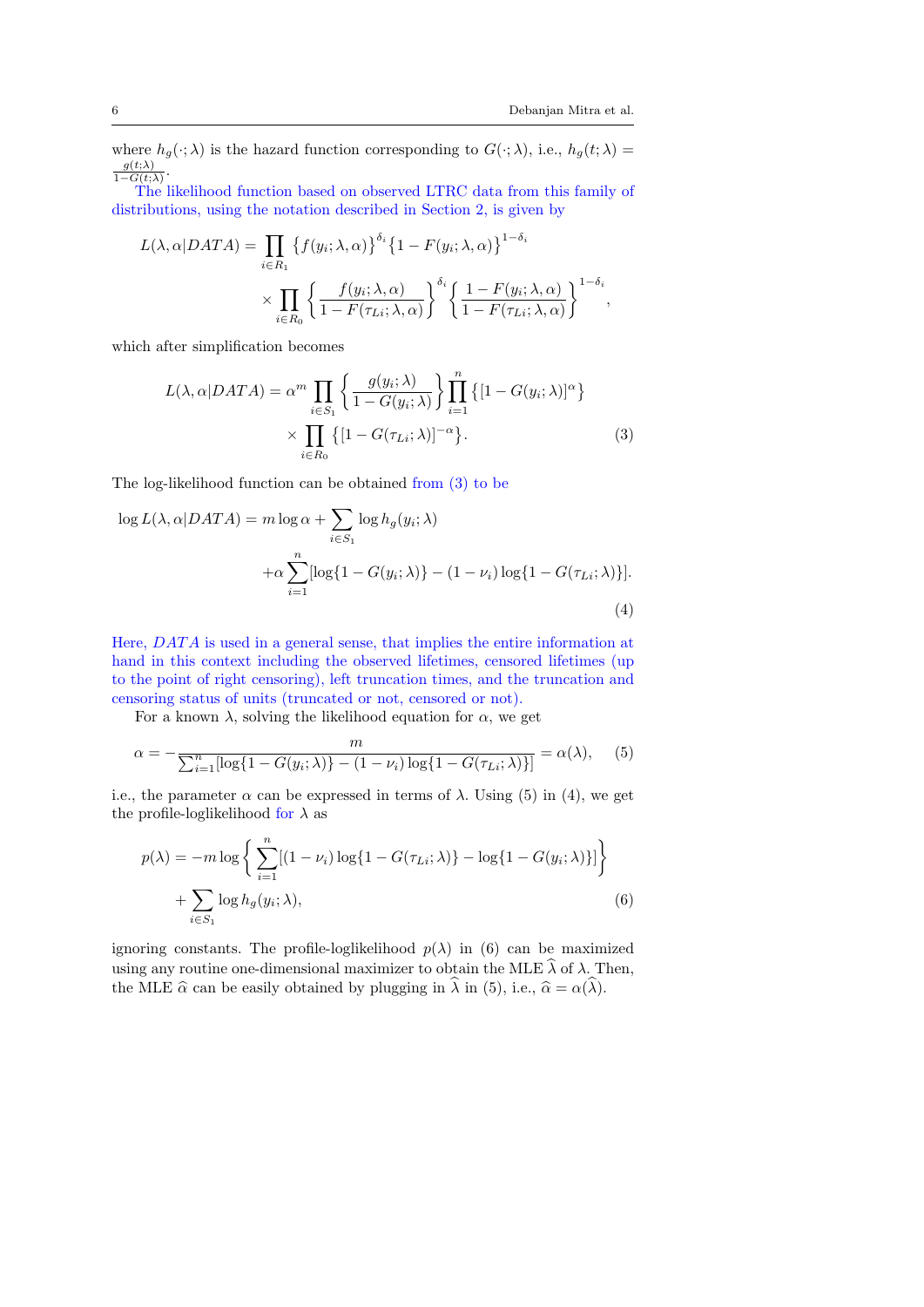## 3.1 Weibull model

The log-likelihood function for the Weibull model is

$$
\log L(\lambda, \alpha | DATA) = m(\log \alpha + \log \lambda) + (\lambda - 1) \sum_{i \in S_1} \log y_i - \alpha \sum_{i=1}^n \left[ y_i^{\lambda} - (1 - \nu_i) \tau_{Li}^{\lambda} \right].
$$

Solving the log-likelihood equation for  $\alpha$  we have

$$
\alpha = \frac{m}{w_W(\lambda)},\tag{7}
$$

where  $w_W(\lambda) = \sum_{i=1}^n [y_i^{\lambda} - (1 - \nu_i)\tau_{Li}^{\lambda}]$ . The profile-loglikelihood in  $\lambda$  in this case becomes

$$
p_W(\lambda) = -m \log w_W(\lambda) + m \log \lambda + (\lambda - 1) \sum_{i \in S_1} \log y_i,
$$
 (8)

ignoring constants. Any routine one-dimensional optimizer can be used to maximize  $p_W(\lambda)$  with respect to  $\lambda$ . Alternatively, one can setup a fixed point equation in  $\lambda$  equating the first derivative  $p_W'(\lambda)$  to zero, and expressing  $\lambda$ from the resulting equation as

$$
\lambda = \frac{mw_W(\lambda)}{mw'_W(\lambda) - w_W(\lambda)\sum_{i \in S_1} \log y_i} = q(\lambda), \text{ say.}
$$
\n(9)

Then, for a prefixed  $\epsilon > 0$ , a simple iterative algorithm can be set up as follows. Let  $\hat{\lambda}$  and  $\hat{\alpha}$  be the MLEs of  $\lambda$  and  $\alpha$ , respectively. ALGORITHM 1: STEP 1: Choose an initial value for  $\lambda$ , say  $\lambda^{(0)}$ ; STEP 2: Update  $\lambda$  by  $\lambda^{(k)} = q(\lambda^{(k-1)}), k = 1, 2, ...;$ 

STEP 3: Stop at the r-th stage when  $|\lambda^{(r)} - \lambda^{(r-1)}| < \epsilon$ ; STEP 4: Set  $\widehat{\lambda} = \lambda^{(r)}$ ; STEP 5: Obtain  $\widehat{\alpha} = \frac{m}{w_W}$  $\frac{m}{w_W(\widehat{\lambda})}$ .

## 3.2 Gompertz model

For the Gompertz model, the log-likelihood equation becomes

$$
\log L(\lambda, \alpha | DATA) = m(\log \alpha + \log \lambda) + \alpha (n - n_1) + \lambda \sum_{i \in S_1} y_i
$$

$$
-\alpha \sum_{i=1}^n \left[ e^{\lambda y_i} - (1 - \nu_i) e^{\lambda \tau_{Li}} \right].
$$

The equation for  $\alpha$  turns out to be

$$
\alpha = \frac{m}{w_G(\lambda)},\tag{10}
$$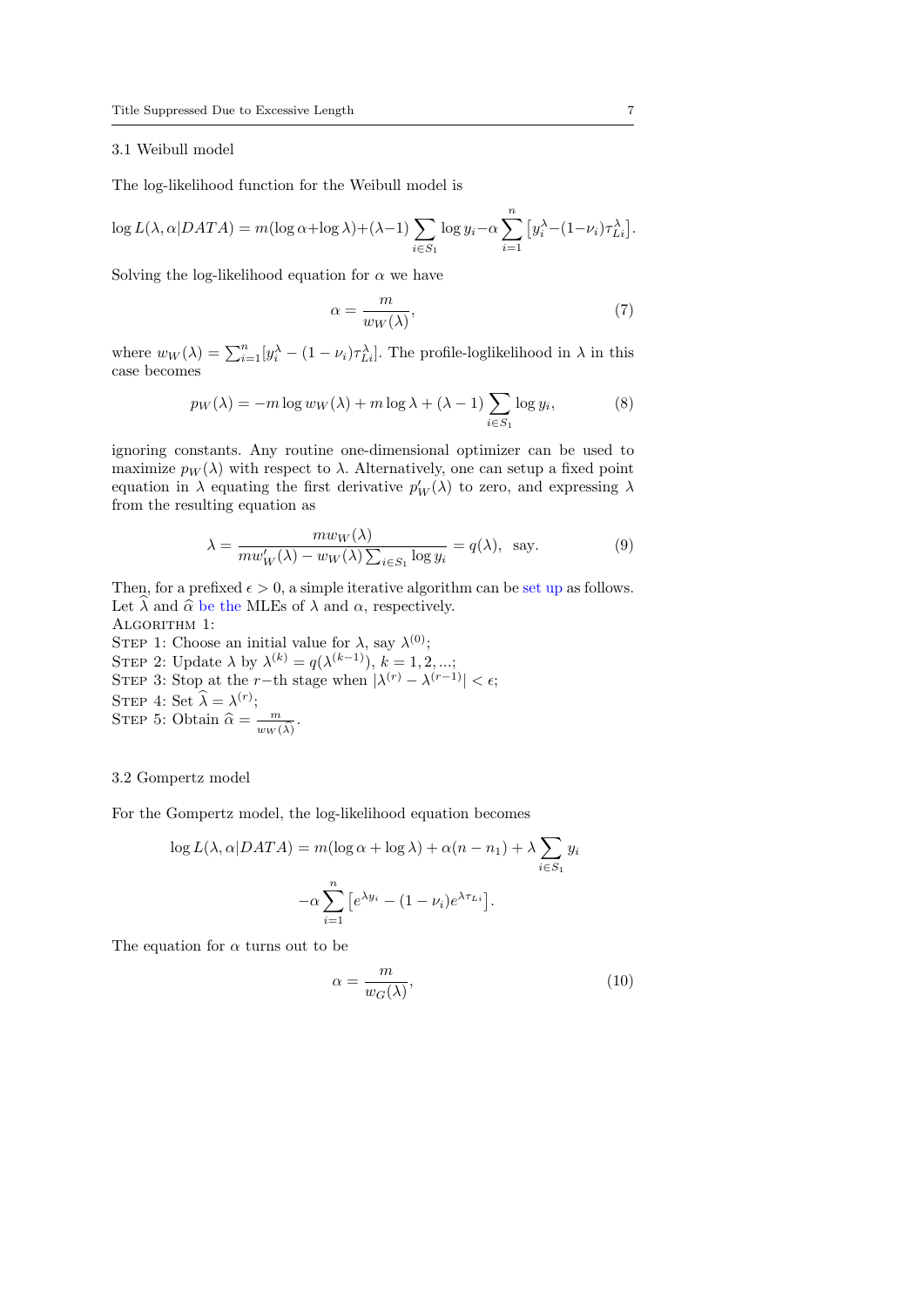where  $w_G(\lambda) = \sum_{i=1}^n [e^{\lambda y_i} - (1 - \nu_i)e^{\lambda \tau_{Li}}] - (n - n_1)$ . The profile-loglikelihood in  $\lambda$ , ignoring constants, is

$$
p_G(\lambda) = -m \log w_G(\lambda) + m \log \lambda + \lambda \sum_{i \in S_1} y_i.
$$
 (11)

The fixed point equation in  $\lambda$ , in this case, becomes

$$
\lambda = \frac{mw_G(\lambda)}{mw'_G(\lambda) - w_G(\lambda)\sum_{i \in S_1} y_i}.
$$
\n(12)

An algorithm similar to Algorithm 1 can be set up for determining the MLEs  $\widehat{\lambda}$  and  $\widehat{\alpha}$  in this case as well.

## 3.3 Lomax model

The log-likelihood equation for the Lomax model is

$$
\log L(\lambda, \alpha | DATA) = m(\log \alpha + \log \lambda) - \sum_{i \in S_1} \log(1 + \lambda y_i)
$$

$$
-\alpha \sum_{i=1}^n \left[ \log(1 + \lambda y_i) - (1 - \nu_i) \log(1 + \lambda \tau_{Li}) \right].
$$

The equation for  $\alpha$  is obtained as

$$
\alpha = \frac{m}{w_L(\lambda)},\tag{13}
$$

where  $w_L(\lambda) = \sum_{i=1}^n [\log(1+\lambda y_i) - (1-\nu_i)\log(1+\lambda \tau_{Li})]$ . The profile-loglikelihood in  $\lambda$  without the constants is

$$
p_L(\lambda) = -m \log w_L(\lambda) + m \log \lambda - \sum_{i \in S_1} \log(1 + \lambda y_i). \tag{14}
$$

The fixed point equation in  $\lambda$  is obtained as

$$
\lambda = \frac{mw_L(\lambda)}{mw'_L(\lambda) + w_L(\lambda)v_L(\lambda)},\tag{15}
$$

where  $v_L(\lambda) = \sum_{i \in S_1} \frac{y_i}{1 + \lambda y_i}$ . Then, following a similar process as above, one can obtain the MLEs  $\widehat{\lambda}$  and  $\widehat{\alpha}$ .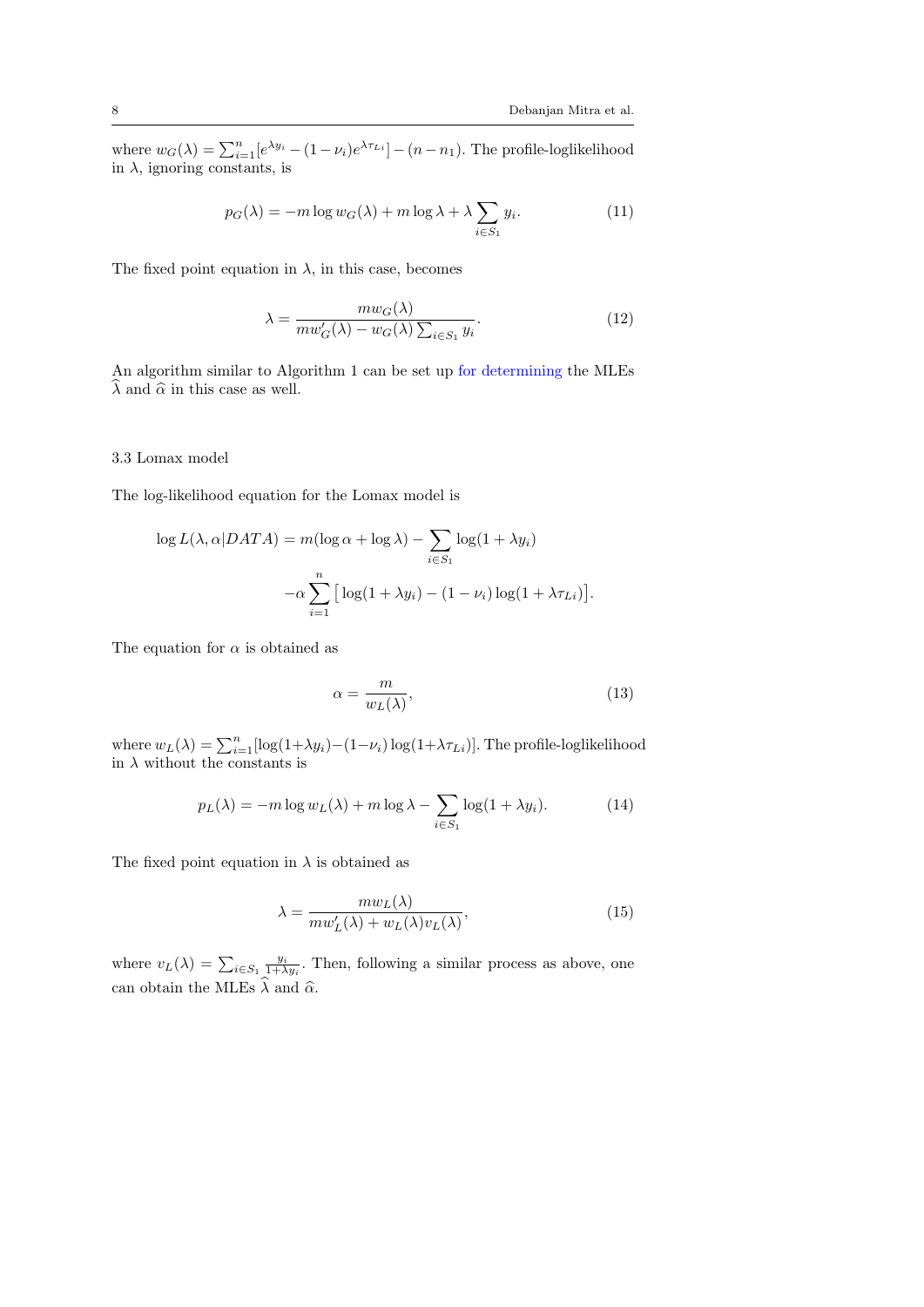## 4 Estimation using the stochastic EM algorithm

The expectation maximization (EM) algorithm is a powerful tool for analyzing incomplete data (Dempster, Laird, and Rubin 1977). However, one may encounter several issues with the EM algorithm. For example, in the expectation or E-step, the algorithm requires analytical expressions of conditional expectation of the pseudo-complete likelihood given the observed data. In many applications, such conditional expectations are analytically intractable. Another difficulty of the EM algorithm is that it has a tendency to get trapped in local optima. For a detailed discussion on the EM algorithm, its advantages and shortcomings, one may refer to McLachlan and Krishnan (2008).

The stochastic EM (St-EM) algorithm is one of the alternatives to the traditional EM algorithm. Instead of analytically obtaining the conditional expectation of the pseudo-complete likelihood function in the E-step, the St-EM algorithm imputes randomly generated observations from appropriate conditional distributions in place of the missing data. This random generation of values from appropriate conditional distributions, and the imputation of such values to obtain a pseudo-complete likelihood function is called the stochastic expectation (St-E) step. Then, in the maximization or M-step, the algorithm maximizes the pseudo-complete likelihood; see Celeux and Diebolt (1985) for details. The estimates obtained by using the St-EM algorithm are almost identical in nature with those obtained by using the EM algorithm. Moreover, the St-EM algorithm has some advantages over the EM algorithm. For example, it does not require analytical derivation of conditional expectations, or it does not get trapped in saddle points (Ng and Ye 2014). Many researchers have explored theoretical properties and applications of the St-EM algorithm; see Celeux, Chauveau, and Diebolt (1996), Chauveau (1995), Diebolt and Celeux (1993), and Nielsen (2000), for example. The use of the St-EM algorithm for LTRC data has been suggested by Bordes and Chauveau (2014), and Ng and Ye (2014).

Each stage of the St-EM algorithm consists of two steps. The steps are termed as the stochastic expectation (St-E) step, and the maximization (M) step. A typical implementation of the algorithm is as follows. At the  $k$ -th stage, in the St-E step, the conditional distribution of the  $i$ -th latent failure time given the observed data is obtained provided the  $i$ -th unit is a right censored one. If  $\boldsymbol{\theta}^{(k)} = (\lambda^{(k)}, \alpha^{(k)})$  is the value of the parameter at the kth stage, then the conditional distribution of  $T_i$  given the observed data is  $f_{T_i|T_i>y_i}(t_i|t_i \geq y_i, \theta^{(k)})$  provided the *i*-th unit,  $i = 1, 2, ..., n$ , is right censored. Then, a random observation from this conditional distribution is drawn to replace the lifetime of the  $i$ −th unit. After replacing all the right censored lifetimes by random observations generated from appropriate conditional distributions in this manner, the pseudo-complete data are then used to construct the pseudo-complete likelihood. In the M-step, the pseudo-complete likelihood is maximized to obtain the updated estimate  $\boldsymbol{\theta}^{(k+1)}$ . The St-E and M-steps are then iterated for a large number of cycles.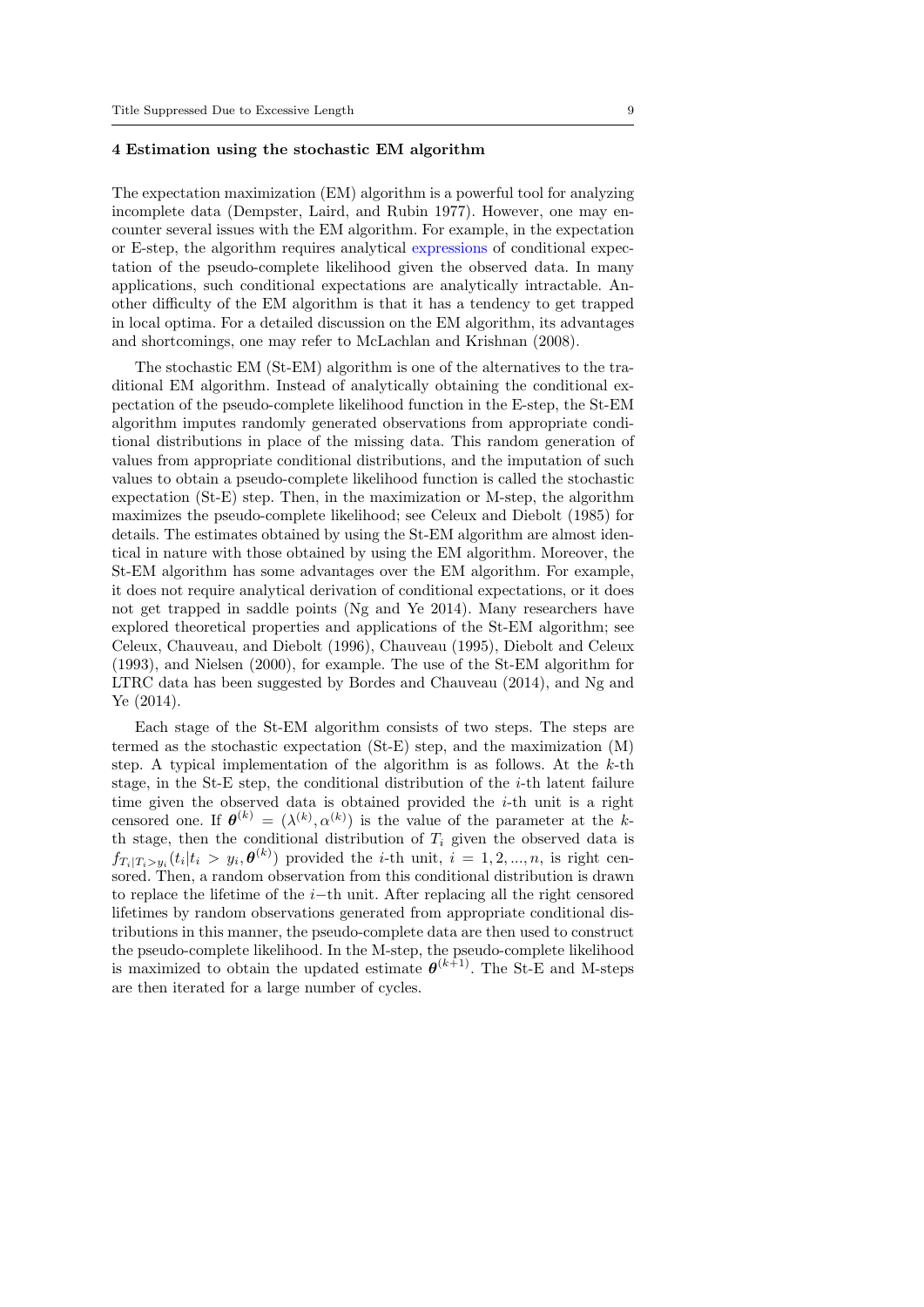The number of stages or cycles to be considered for the St-EM algorithm is user-defined. If there are M stages, then finally one obtains a sequence of estimates  $\boldsymbol{\theta}^{(k)}$ ,  $k = 1, 2, ..., M$ . After discarding first few, say  $M_1$ , iterations for burn-in, an average over the remaining iterations is taken to get the final estimate  $\hat{\theta}$ . As mentioned by Ye and Ng (2014), the sequence  $\theta^{(k)}$  converges to a random variable whose mean is an asymptotically efficient estimator of  $\theta$ , when some suitable regularity conditions are satisfied. It may be noted here that the regularity conditions are quite general (Nielsen 2000). Ye and Ng (2014) also mention that the values of  $M$  and  $M_1$  are to be determined from experience; usually they are taken as 1000 and 100, respectively, but larger values may be needed for complicated censoring schemes.

Now we describe the St-E and M-steps for a typical stage of the algorithm. When the latent lifetime is assumed to come from the family of distributions in  $(1)$ , the conditional distribution for the *i*-th unit which is right censored, is given by

$$
f_{T_i|T_i>y_i}(t_i|t_i>y_i,\boldsymbol{\theta}) = \frac{\alpha g(t_i;\lambda)[1-G(t_i;\lambda)]^{\alpha-1}}{[1-G(y_i;\lambda)]^{\alpha}}, \quad t_i > y_i.
$$
 (16)

Using conditional distributions of the form  $(16)$ , one can obtain the pseudocomplete data, and the pseudo-complete likelihood function as

$$
L_c(\boldsymbol{\theta}) = \prod_{i \in R_1} \{ \alpha g(t_i; \lambda) [1 - G(t_i; \lambda)]^{\alpha - 1} \} \times \prod_{i \in R_0} \left\{ \frac{\alpha g(t_i; \lambda) [1 - G(t_i; \lambda)]^{\alpha - 1}}{[1 - G(\tau_{Li}; \lambda)]^{\alpha}} \right\}.
$$
\n(17)

The simplified pseudo-complete log-likelihood function is then

$$
\log L_c(\boldsymbol{\theta}) = n \log \alpha + \alpha \sum_{i=1}^n [\log\{1 - G(t_i; \lambda)\} - (1 - \nu_i) \log\{1 - G(\tau_{Li}; \lambda)\}] + \sum_{i=1}^n [\log g(t_i; \lambda) - \log\{1 - G(t_i; \lambda)\}].
$$
\n(18)

Solving the log-likelihood equation for  $\alpha$  gives

$$
\alpha = -\frac{n}{\sum_{i=1}^{n} [\log\{1 - G(t_i; \lambda)\} - (1 - \nu_i) \log\{1 - G(\tau_{Li}; \lambda)\}]}. \tag{19}
$$

Substituting (19) in (18) gives the profile log-likelihood for  $\lambda$  which can then be maximized to obtain updated estimate of  $\lambda$ . The estimate of  $\lambda$  is then plugged into  $(19)$  to get the updated estimate of  $\alpha$ . With these updated estimates, we again go back to the St-E step. This process is continued for M cycles, and after discarding initial  $M_1$  iterations for burn-in, the remaining estimates are averaged to get the final estimates of  $\alpha$  and  $\lambda$ .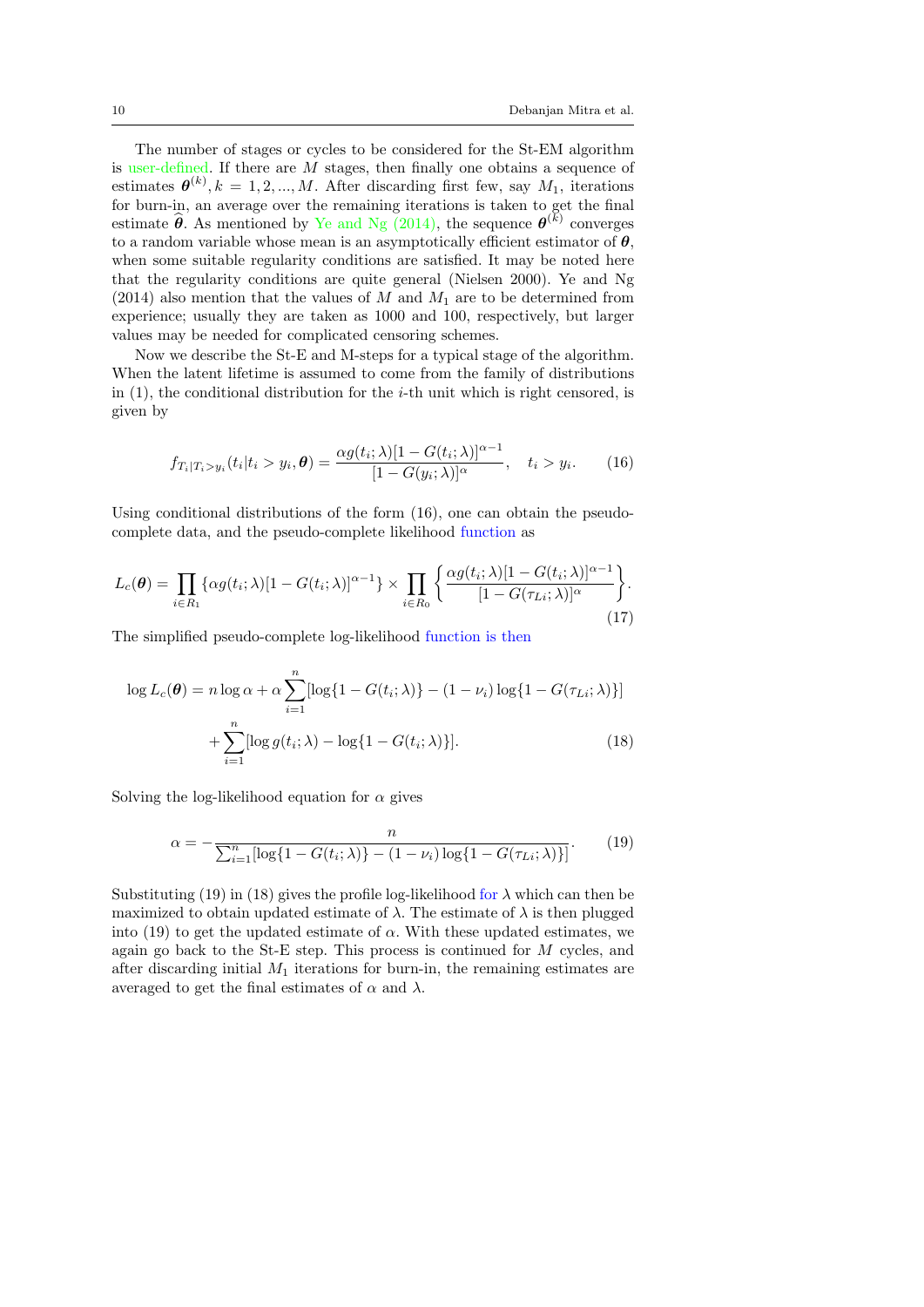#### 4.1 Weibull model

Corresponding to the *i*-th unit which is right censored,  $i = 1, ..., n$ , the conditional distribution of  $T_i$  given  $T_i > y_i$  is given by

$$
f_{T_i|T_i>y_i}(t_i|t_i>y_i, \boldsymbol{\theta}^{(k)}) = \frac{\alpha^{(k)} \lambda^{(k)} t_i^{\lambda^{(k)} - 1} e^{-\alpha^{(k)} t_i^{\lambda^{(k)}}}}{e^{-\alpha^{(k)} \tau_{Li}^{\lambda^{(k)}}}},
$$
(20)

at the k-th stage of the algorithm. Conditional distributions of this type are used to generate values for replacing the censored lifetimes and the construction of the pseudo-complete likelihood function. Solving for  $\alpha$  from the pseudocomplete log-likelihood, we get

$$
\alpha = \frac{n}{w_{pcW}(\lambda)} = \alpha_{pc}(\lambda),\tag{21}
$$

where  $w_{pcW}(\lambda) = \sum_{i=1}^{n} [t_i^{\lambda} - (1 - \nu_i)\tau_{Li}^{\lambda}]$ . Substituting (21) in the pseudocomplete log-likelihood function, and equating the first derivative of the resulting profile-likelihood in  $\lambda$  to zero, we get

$$
\lambda = \frac{nw_{pcW}(\lambda)}{nw_{pcW}'(\lambda) - w_{pcW}(\lambda) \sum_{i=1}^{n} \log t_i} = q_{pc}(\lambda), \text{say.}
$$
 (22)

Integrating the St-E and M-steps, the St-EM algorithm at the  $k$ −th stage is as follows:

ALGORITHM 2:

STEP 1: Generate random values from conditional distributions of the type (20) to obtain pseudo-complete data  $\{t_i^{(k)}, i = 1, 2, ..., n\}$ ;

STEP 2: Choose initial value  $\lambda_{(0)}^{(k)}$ ;

STEP 3: Using (22), continue to update  $\lambda_{(l)}^{(k)} = q_{pc}(\lambda_{(l-1)}^{(k)}), l = 1, 2, ...$  until convergence;

STEP 4: The final value in Step 3 is the updated estimate  $\lambda^{(k+1)}$ ;

STEP 5: Using (21), calculate  $\alpha^{(k+1)} = \alpha_{pc}(\lambda^{(k+1)})$ ;

STEP 6: With the updated estimate  $\boldsymbol{\theta}^{(k+1)} = (\lambda^{(k+1)}, \alpha^{(k+1)})$ , go back to Step 1.

The St-E and M steps are repeated for M times, and after discarding first  $M_1$  iterations for burn-in, the remaining estimates are averaged to get the final estimates  $\widehat{\lambda}_{St-EM}$  and  $\widehat{\alpha}_{St-EM}$ .

#### 4.2 Gompertz model

Proceeding in the same way as explained above, we get

$$
\alpha = \frac{n}{w_{pcG}(\lambda)},\tag{23}
$$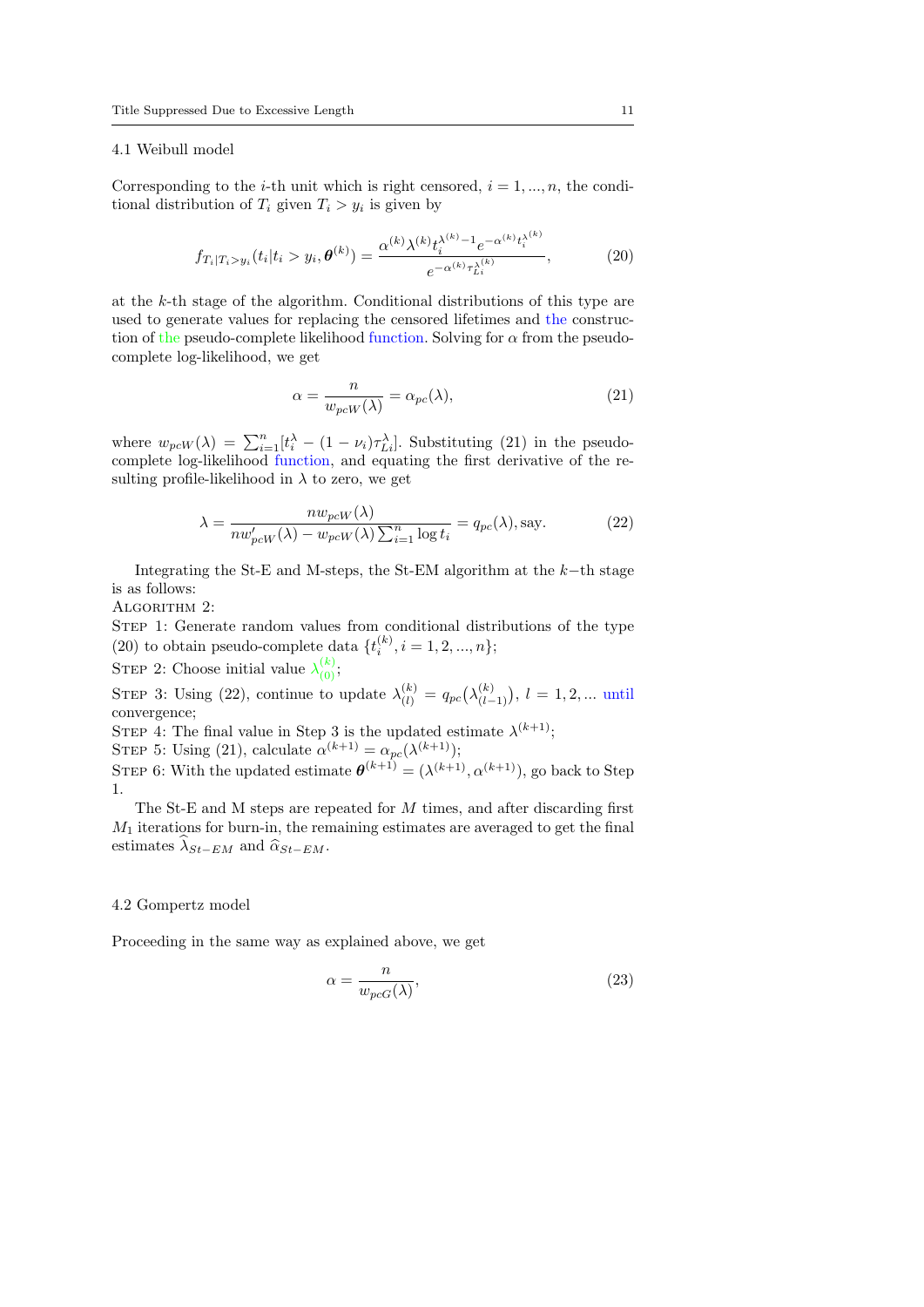where  $w_{pcG}(\lambda) = \sum_{i=1}^{n} [e^{\lambda t_i} - (1 - \nu_i)e^{\lambda \tau_{Li}}] - (n - n_1)$ , and

$$
\lambda = \frac{nw_{pcG}(\lambda)}{nw_{pcG}'(\lambda) - w_{pcG}(\lambda) \sum_{i=1}^{n} t_i}.
$$
\n(24)

Then, a procedure analogous to the one in Section 4.1 can be used with (23) and (24) to obtain the estimates  $\hat{\alpha}_{St-EM}$  and  $\hat{\lambda}_{St-EM}$ .

### 4.3 Lomax model

The expressions for  $\alpha$  and  $\lambda$  in this case, following the same process as above, are

$$
\alpha = \frac{n}{w_{pcL}(\lambda)},\tag{25}
$$

where  $w_{p c}(\lambda) = \sum_{i=1}^{n} [\log(1 + \lambda t_i) - (1 - \nu_i) \log(1 + \lambda \tau_{Li})],$  and

$$
\lambda = \frac{nv_{pcL}(\lambda)}{nw_{pcL}'(\lambda) + w_{pcL}(\lambda) \sum_{i=1}^{n} \frac{t_i}{1 + \lambda t_i}}.
$$
\n(26)

A procedure analogous to the one in Section 4.1 using (25) and (26) will give the estimates  $\widehat{\alpha}_{St-EM}$  and  $\widehat{\lambda}_{St-EM}$ .

## 4.4 Asymptotic confidence intervals

## 4.4.1 Missing information principle

The missing information principle of Louis (1982) is widely used to obtain the asymptotic variance-covariance matrix of the estimates in conjunction with the EM algorithm. Ye and Ng (2014) applied the missing information principle successfully in the context of the St-EM algorithm. We follow their approach here.

Note that the complete lifetime data vector  $t$  can be written as

$$
\boldsymbol{t}=\boldsymbol{y}\cup\boldsymbol{z},
$$

where  $y$  and  $z$  are the observed data and censored data vectors, respectively. With pseudo-complete data, the pseudo-complete likelihood takes the form (17). Let  $S(\theta, t)$  denote the matrix of first derivatives of (17) with respect to  $\theta$ , and  $H(\theta, t)$  denote the matrix of the negative of the second derivatives of (17) with respect to  $\theta$ . Then, following Ye and Ng (2014), by the missing information principle of Louis (1982), the observed information matrix is given by

$$
I(\boldsymbol{\theta}) = E[H(\boldsymbol{\theta}, t)|y] - E[S^2(\boldsymbol{\theta}, t)|y] + \{E[S(\boldsymbol{\theta}, t)|y]\}^2.
$$
 (27)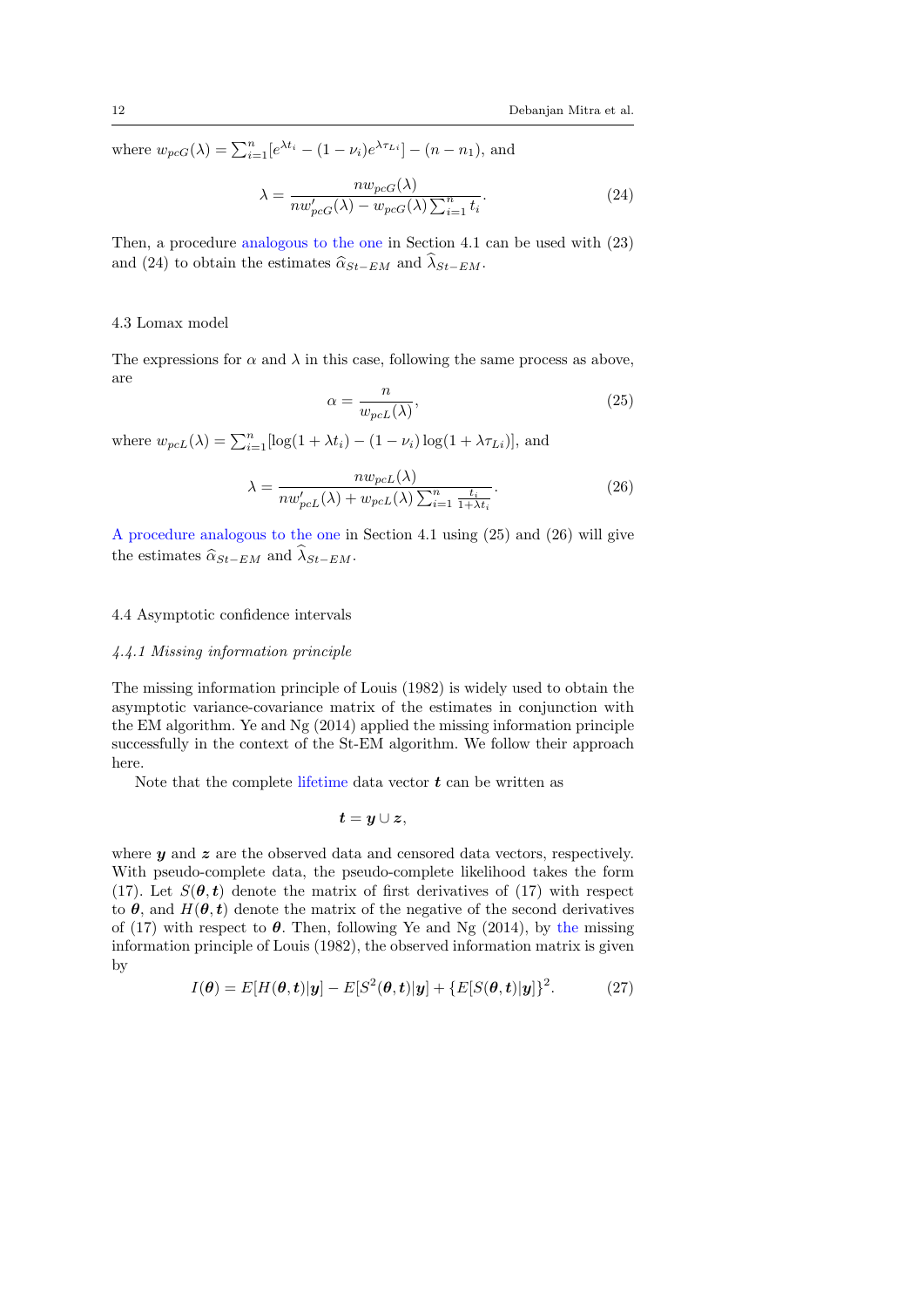To evaluate (27), we first impute R samples  $\mathbf{z}^{(j)}$ ,  $j = 1, 2, ..., R$ , for the missing data z conditional on the observed data y and  $\theta$ , i.e., by generating samples from conditional distributions in (16). Then, the estimated value of (27) is

$$
\widehat{I(\boldsymbol{\theta})} = \frac{1}{R} \sum_{j=1}^{R} H(\boldsymbol{\theta}, \boldsymbol{t}^{(j)}) - \frac{1}{R} \sum_{j=1}^{R} [S(\boldsymbol{\theta}, \boldsymbol{t}^{(j)})]^2 + \left[ \frac{1}{R} \sum_{j=1}^{R} S(\boldsymbol{\theta}, \boldsymbol{t}^{(j)}) \right]^2 \Big|_{\boldsymbol{\theta} = \widehat{\boldsymbol{\theta}}_{St-EM}}.
$$
\n(28)

Finally, (28) is evaluated at the estimated value of  $\theta$  by the St-EM algorithm, and the resulting matrix is then inverted to obtain the asymptotic variancecovariance matrix of the estimates. The asymptotic confidence intervals for the model parameters can then be easily constructed using the asymptotic normality of the estimates.

#### 4.4.2 Parametric bootstrap

Following Balakrishnan and Mitra (2012) and Kundu, Mitra, and Ganguly (2017), we also construct parametric bootstrap confidence intervals for the model parameters. For each of the specific models within the family, we follow the procedure as described here. First, for a given LTRC data, we obtain the MLE  $\hat{\theta}$ . Then, treating  $\hat{\theta}$  as the true value of the parameter, and using the same sampling structure, we generate a data set of the same size as the original one. From the data thus generated, the MLE is obtained again, and let that be denoted by  $\hat{\theta}_1^* = (\hat{\lambda}_1^*, \hat{\alpha}_1^*)$ . This process is then repeated for B times, to obtain B such bootstrap estimates  $\hat{\theta}_1^*$  $\hat{\hat{\theta}}_1^*, \hat{\theta}_2^*$ <sup>\*</sup><sub>2</sub>, ...,  $\hat{\boldsymbol{\theta}}_B^*$ . Then, a 100(1 –  $\gamma$ )% parametric bias-corrected bootstrap confidence interval for a model parameter, say  $\alpha$ , is obtained as √ √

$$
(\hat{\alpha} - b_{\alpha} - z_{\gamma/2} \sqrt{v_{\alpha}}, \hat{\alpha} - b_{\alpha} + z_{\gamma/2} \sqrt{v_{\alpha}}),
$$

where  $b_{\alpha}$  and  $v_{\alpha}$  are the bootstrap bias and variance, respectively, for the parameter  $\alpha$ , and  $z_{\gamma}$  is the upper  $\gamma$ -percentile point of the standard normal distribution. The bias corrected bootstrap confidence intervals for  $\lambda$  can be obtained similarly. The number  $B$  should be reasonable to get a clear idea about the distribution of the estimates. For practical purposes, B may be taken to be 1000 in general, for example.

One can also obtain percentile bootstrap confidence intervals by choosing appropriate percentile points from the ordered values of the bootstrap estimates of the parameters. For parameter  $\alpha$ , a 100(1−β)% percentile bootstrap confidence interval can be given as  $(\hat{\alpha}^*_{([B\beta/2])}, \hat{\alpha}^*_{([B(1-\beta/2)])})$ , where  $\hat{\alpha}^*_{(1)}, \hat{\alpha}^*_{(2)},$ ...,  $\hat{\alpha}_{(B)}^*$  are the ordered bootstrap estimates of the parameter  $\alpha$ , with  $[x]$ indicating the greatest integer contained in x.

#### 5 Simulation study

The Monte Carlo simulations are carried out using the R software. The process of generating LTRC data from Weibull distribution is described here. Similar processes can be followed for the Gompertz and Lomax distributions.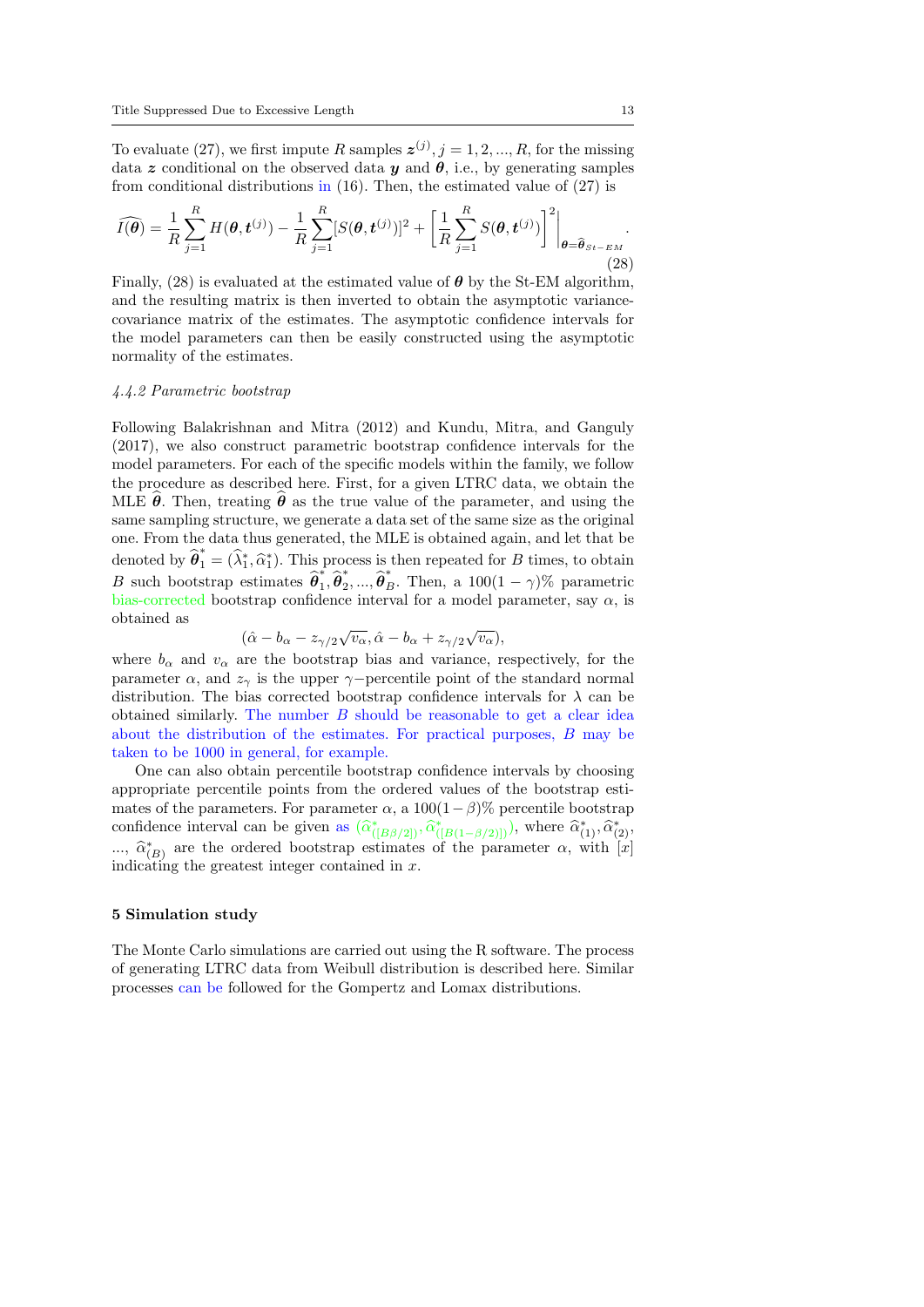To simulate LTRC lifetime data, we start with two arbitrary sets of years as the possible starting points of the units, i.e., the installation years: one of the sets corresponds to the truncated group while the other corresponds to the untruncated group. We choose the year 2000 as the left truncation point without loss of generality. Naturally, all the years in the set corresponding to the truncated group precede the left truncation point, while all the years in the other set succeed the left truncation point. For this simulation study, without any loss of generality, the sets of years corresponding to the truncated and untruncated groups are chosen to be {1995,1996,...,1999 }, and {2000,...,2003}, respectively. For each unit in the dataset, a random observation from one of these sets, depending on whether the unit is truncated or not, is generated, and then a randomly drawn observation from Weibull distribution is added to it. Thus, we obtain the failure year of a unit. If the failure year of a unit from the truncated group turns out to be less than 2000 (i.e., before the left truncation point), that observation is completely discarded and a new installation year as well as lifetime are generated for that unit until its failure year becomes larger than 2000. This incorporates left truncation in the data. Different percentages of left truncation for units are used in the simulation study. To change the percentage of left truncated units, the sampling proportions from the truncated and untruncated groups are changed. If the failure year of a unit is after the end of the study (i.e., after the right censoring point), the unit is marked as a right censored one, otherwise it is considered to as an observed failure. The right censoring point is taken as 2004 without loss of generality.

The lifetime distributions studied here are Weibull, Gompertz and Lomax. The model parameters of these distributions are so chosen that the censoring percentages and mean lifetimes of units are almost identical for all the three models. This helps us in comparing the results across these distributions. Three percentages for truncation are used, to observe the effect of moderate and heavy truncation on the results. The ML estimation based on observed likelihood is referred to as Method 1 (M1), and the approach based on St-EM algorithm is referred to as Method  $2 \, (M2)$ . These inferential methods are examined with respect to bias and MSE of the estimates. The asymptotic confidence intervals corresponding to missing information principle, and parametric bootstrap approaches are examined with respect to their coverage probability.

From Tables 2 - 4, we note that the methods (M1 and M2) are in close agreement with respect to bias and MSE of estimates. The performance of the methods is quite satisfactory for Weibull and Gompertz distributions. However, for Lomax distribution, the MSE for the scale parameter is quite high for both methods. This can be attributed to the large variance of the lifetimes generated from Lomax distribution; when the data have both truncation and censoring, this makes the estimation of  $\lambda$  somewhat difficult especially for small samples, sometimes the algorithms may not converge to the desired point. However, with increasing sample size, this issue reduces by a good extent as the effective sample size (i.e, number of units in the sample with neither truncation nor censoring) increases.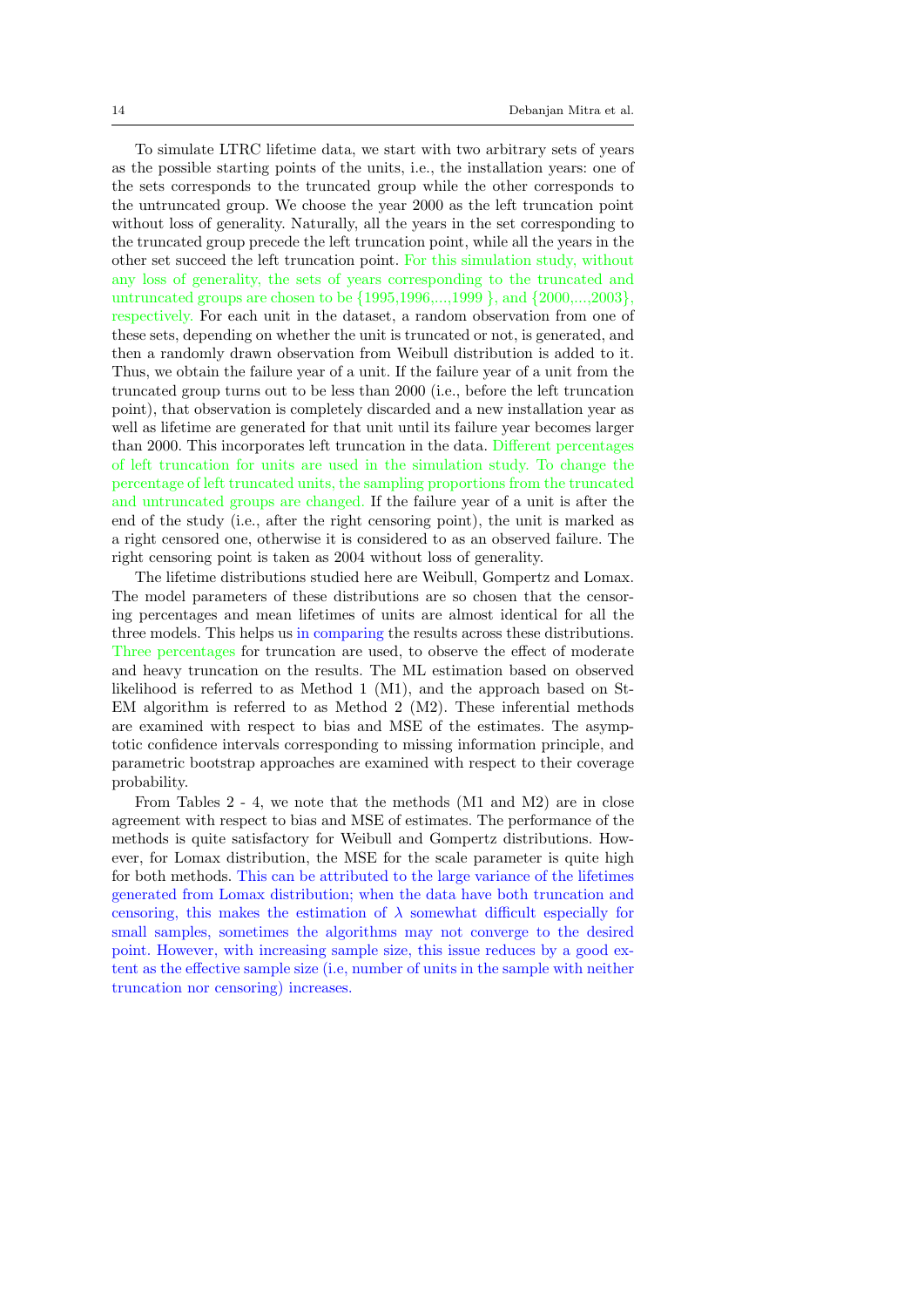Table 2: Performance of point and interval estimates for Weibull distribution;  $(\lambda, \alpha) = (0.500, 0.707)$  for different truncation percentages (TP). Nominal confidence level is 95%. Coverage probabilities are for CIs corresponding to missing information principle (MI), bias-corrected parametric bootstrap (BB), and percentile bootstrap (PB) approaches.

|     | $n=50$    |          |         |                       |         |       |             |                        |  |  |  |
|-----|-----------|----------|---------|-----------------------|---------|-------|-------------|------------------------|--|--|--|
| TP  | Parameter | Bias(M1) | MSE(M1) | Bias(M2)              | MSE(M2) |       | Cov. Prob.  |                        |  |  |  |
|     |           |          |         |                       |         | MI    | BB          | PB                     |  |  |  |
| 0.2 | $\lambda$ | 0.007    | 0.006   | 0.018                 | 0.007   | 0.958 | 0.962       | 0.946                  |  |  |  |
|     | $\alpha$  | 0.007    | 0.018   | 0.009                 | 0.018   | 0.925 | 0.938       | 0.940                  |  |  |  |
| 0.4 | $\lambda$ | 0.012    | 0.007   | 0.023                 | 0.007   | 0.954 | 0.962       | 0.951                  |  |  |  |
|     | $\alpha$  | 0.017    | 0.022   | 0.015                 | 0.027   | 0.921 | 0.939       | 0.925                  |  |  |  |
| 0.7 | λ         | 0.022    | 0.012   | 0.039                 | 0.014   | 0.926 | 0.966       | 0.926                  |  |  |  |
|     | $\alpha$  | $-0.012$ | 0.040   | $-0.023$              | 0.041   | 0.868 | 0.898       | 0.902                  |  |  |  |
|     |           |          |         | $n=100$               |         |       |             |                        |  |  |  |
| TP  | Parameter | Bias(M1) | MSE(M1) | $Bias(\overline{M2})$ | MSE(M2) |       | Cov. Prob.  |                        |  |  |  |
|     |           |          |         |                       |         | МI    | $_{\rm BB}$ | $\overline{\text{PB}}$ |  |  |  |
| 0.2 | $\lambda$ | 0.007    | 0.003   | 0.012                 | 0.003   | 0.945 | 0.946       | 0.949                  |  |  |  |
|     | $\alpha$  | 0.003    | 0.008   | 0.004                 | 0.008   | 0.933 | 0.944       | 0.947                  |  |  |  |
| 0.4 | $\lambda$ | 0.005    | 0.003   | 0.011                 | 0.003   | 0.968 | 0.971       | 0.961                  |  |  |  |
|     | $\alpha$  | 0.004    | 0.011   | 0.004                 | 0.011   | 0.928 | 0.939       | 0.939                  |  |  |  |
| 0.7 | $\lambda$ | 0.011    | 0.005   | 0.014                 | 0.005   | 0.924 | 0.942       | 0.920                  |  |  |  |
|     | $\alpha$  | $-0.003$ | 0.021   | $-0.010$              | 0.021   | 0.898 | 0.936       | 0.940                  |  |  |  |

The coverage probabilities of all three asymptotic confidence intervals are quite close to the nominal level in the case of Weibull and Lomax distributions. However, for Gompertz distribution, the confidence intervals, especially the one corresponding to missing information principle, suffer from under coverage. The problem is rectified to some extent for larger sample size (100), but in general, parametric bootstrap confidence intervals perform better than the missing information principle for this model. Note that the method of constructing confidence intervals based on missing information principle is applicable when EM-based parameter estimation is considered. When model parameters are estimated by MLEs using the observed likelihood, confidence intervals may be obtained by using a bootstrap approach which can also be used along with EM-based estimation techniques.

The truncation percentage does not seem to play an important role as far as the bias, MSE, and coverage probability are concerned, unless it is very heavy (70%). For 70% truncation, while bias, MSE, and coverage probability for all models are somewhat affected, the effect is maximum for the Lomax distribution for small sample  $(n = 50)$ .

#### 5.1 Effect of model misspecification

Suppose the lifetimes of LTRC data are originally from a Weibull distribution, but the Gompertz distribution is used as a model for the data. How would it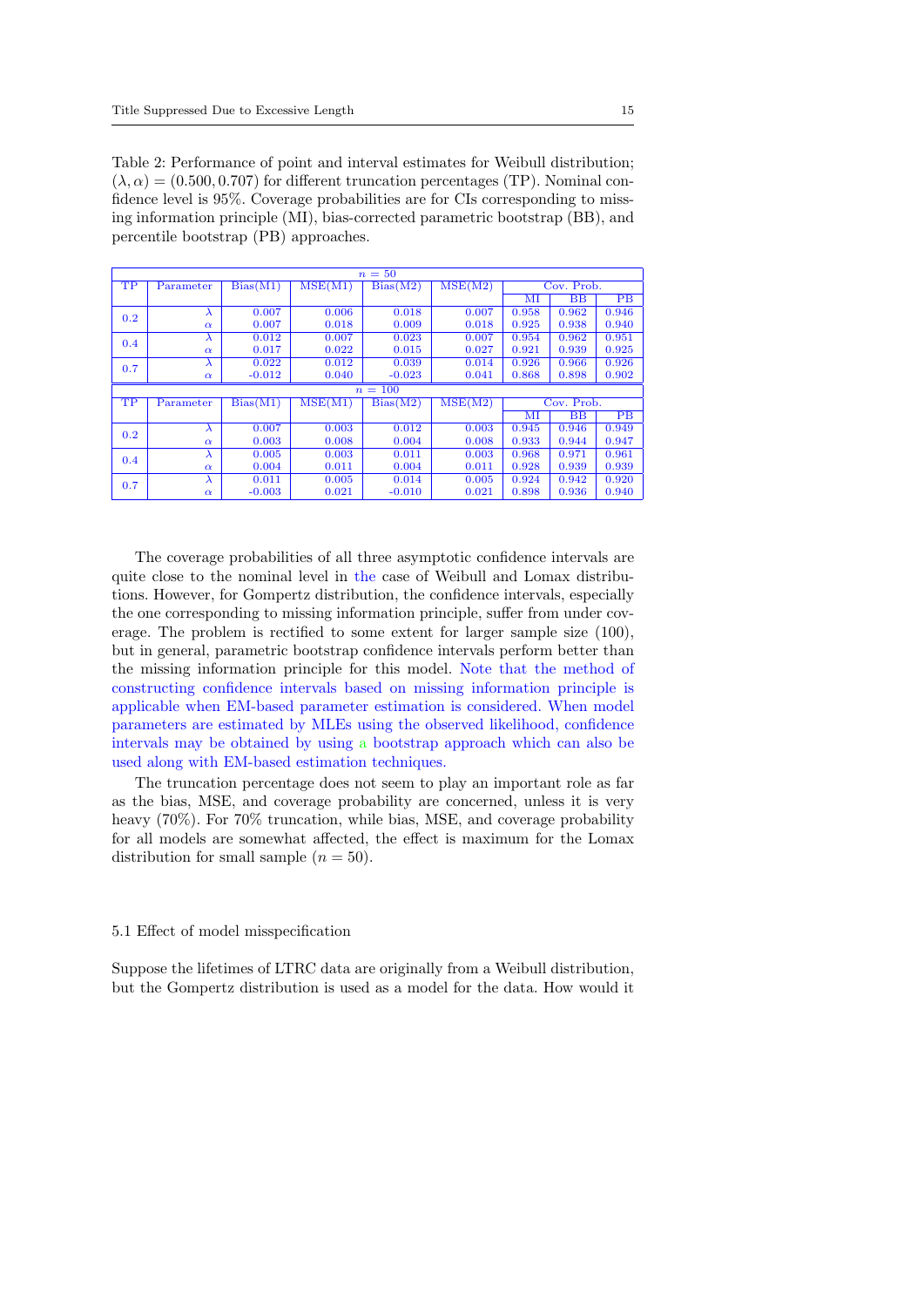Table 3: Performance of point and interval estimates for Gompertz distribution;  $(\lambda, \alpha) = (0.5, 0.3)$  for different truncation percentages (TP). Nominal confidence level is 95%. Coverage probabilities are for CIs corresponding to missing information principle (MI), bias-corrected parametric bootstrap (BB), and percentile bootstrap (PB) approaches.

|     | $n=50$    |          |                             |          |         |              |             |       |  |  |  |
|-----|-----------|----------|-----------------------------|----------|---------|--------------|-------------|-------|--|--|--|
| TP  | Parameter | Bias(M1) | $\overline{\text{MSE}}(M1)$ | Bias(M2) | MSE(M2) |              | Cov. Prob.  |       |  |  |  |
|     |           |          |                             |          |         | МI           | BB          | PB    |  |  |  |
| 0.2 | $\lambda$ | 0.034    | 0.023                       | 0.053    | 0.024   | 0.785        | 0.952       | 0.922 |  |  |  |
|     | $\alpha$  | 0.029    | 0.054                       | 0.017    | 0.045   | 0.770        | 0.879       | 0.929 |  |  |  |
| 0.4 | $\lambda$ | 0.033    | 0.017                       | 0.045    | 0.017   | 0.864        | 0.962       | 0.926 |  |  |  |
|     | $\alpha$  | 0.020    | 0.043                       | 0.015    | 0.041   | 0.831        | 0.901       | 0.935 |  |  |  |
| 0.7 | $\lambda$ | 0.028    | 0.018                       | 0.034    | 0.018   | 0.870        | 0.960       | 0.902 |  |  |  |
|     | $\alpha$  | 0.031    | 0.054                       | 0.032    | 0.053   | 0.800        | 0.852       | 0.906 |  |  |  |
|     |           |          |                             | $n=100$  |         |              |             |       |  |  |  |
| TP  | Parameter | Bias(M1) |                             |          |         |              |             |       |  |  |  |
|     |           |          | MSE(M1)                     | Bias(M2) | MSE(M2) |              | Cov. Prob.  |       |  |  |  |
|     |           |          |                             |          |         | $_{\rm{MI}}$ | $_{\rm BB}$ | PB    |  |  |  |
|     | $\lambda$ | 0.017    | 0.009                       | 0.026    | 0.009   | 0.814        | 0.954       | 0.925 |  |  |  |
| 0.2 | $\alpha$  | 0.007    | 0.014                       | 0.002    | 0.014   | 0.803        | 0.902       | 0.918 |  |  |  |
|     | $\lambda$ | 0.021    | 0.009                       | 0.025    | 0.009   | 0.851        | 0.957       | 0.933 |  |  |  |
| 0.4 | $\alpha$  | 0.004    | 0.018                       | 0.002    | 0.018   | 0.841        | 0.908       | 0.936 |  |  |  |
| 0.7 | $\lambda$ | 0.014    | 0.009                       | 0.017    | 0.009   | 0.914        | 0.950       | 0.944 |  |  |  |

Table 4: Performance of point and interval estimates for Lomax distribution;  $(\lambda, \alpha) = (4, 0.5)$  for different truncation percentages (TP). Nominal confidence level is 95%. Coverage probabilities are for CIs corresponding to missing information principle (MI), bias-corrected parametric bootstrap (BB), and percentile bootstrap (PB) approaches.

|     |           |          |                          | $n=50$    |         |       |                          |                 |  |  |
|-----|-----------|----------|--------------------------|-----------|---------|-------|--------------------------|-----------------|--|--|
| TP  | Parameter | Bias(M1) | $\overline{\rm MSE}(M1)$ | Bias(M2)  | MSE(M2) |       | Cov. Prob.               |                 |  |  |
|     |           |          |                          |           |         | ΜΙ    | $\overline{\mathrm{BB}}$ | PB              |  |  |
| 0.2 | $\lambda$ | 0.708    | 13.402                   | 0.568     | 12.937  | 0.924 | 0.920                    | 0.953           |  |  |
|     | $\alpha$  | 0.054    | 0.046                    | 0.114     | 0.082   | 0.978 | 0.951                    | 0.941           |  |  |
| 0.4 | л         | 0.683    | 10.972                   | 0.591     | 10.773  | 0.913 | 0.913                    | 0.948           |  |  |
|     | $\alpha$  | 0.046    | 0.031                    | 0.089     | 0.047   | 0.975 | 0.951                    | 0.950           |  |  |
| 0.7 | $\lambda$ | 1.357    | 29.477                   | 1.285     | 29.851  | 0.926 | 0.932                    | 0.956           |  |  |
|     | $\alpha$  | 0.034    | 0.035                    | 0.036     | 0.054   | 0.936 | 0.954                    | 0.958           |  |  |
|     |           |          |                          | $n = 100$ |         |       |                          |                 |  |  |
| TP  | Parameter | Bias(M1) | MSE(M1)                  | Bias(M2)  | MSE(M2) |       | Cov. Prob.               |                 |  |  |
|     |           |          |                          |           |         | м     | $\overline{\mathrm{BB}}$ | $\overline{PB}$ |  |  |
| 0.2 | $\lambda$ | 0.484    | 5.066                    | 0.421     | 4.992   | 0.928 | 0.931                    | 0.955           |  |  |
|     | $\alpha$  | 0.015    | 0.016                    | 0.038     | 0.021   | 0.971 | 0.945                    | 0.950           |  |  |
| 0.4 | $\lambda$ | 0.406    | 4.603                    | 0.366     | 4.619   | 0.913 | 0.909                    | 0.946           |  |  |
|     | $\alpha$  | 0.016    | 0.013                    | 0.033     | 0.015   | 0.969 | 0.948                    | 0.941           |  |  |
| 0.7 | л         | 0.622    | 8.133                    | 0.587     | 8.150   | 0.910 | 0.928                    | 0.946           |  |  |
|     | $\alpha$  | 0.011    | 0.012                    | 0.024     | 0.014   | 0.956 | 0.940                    | 0.934           |  |  |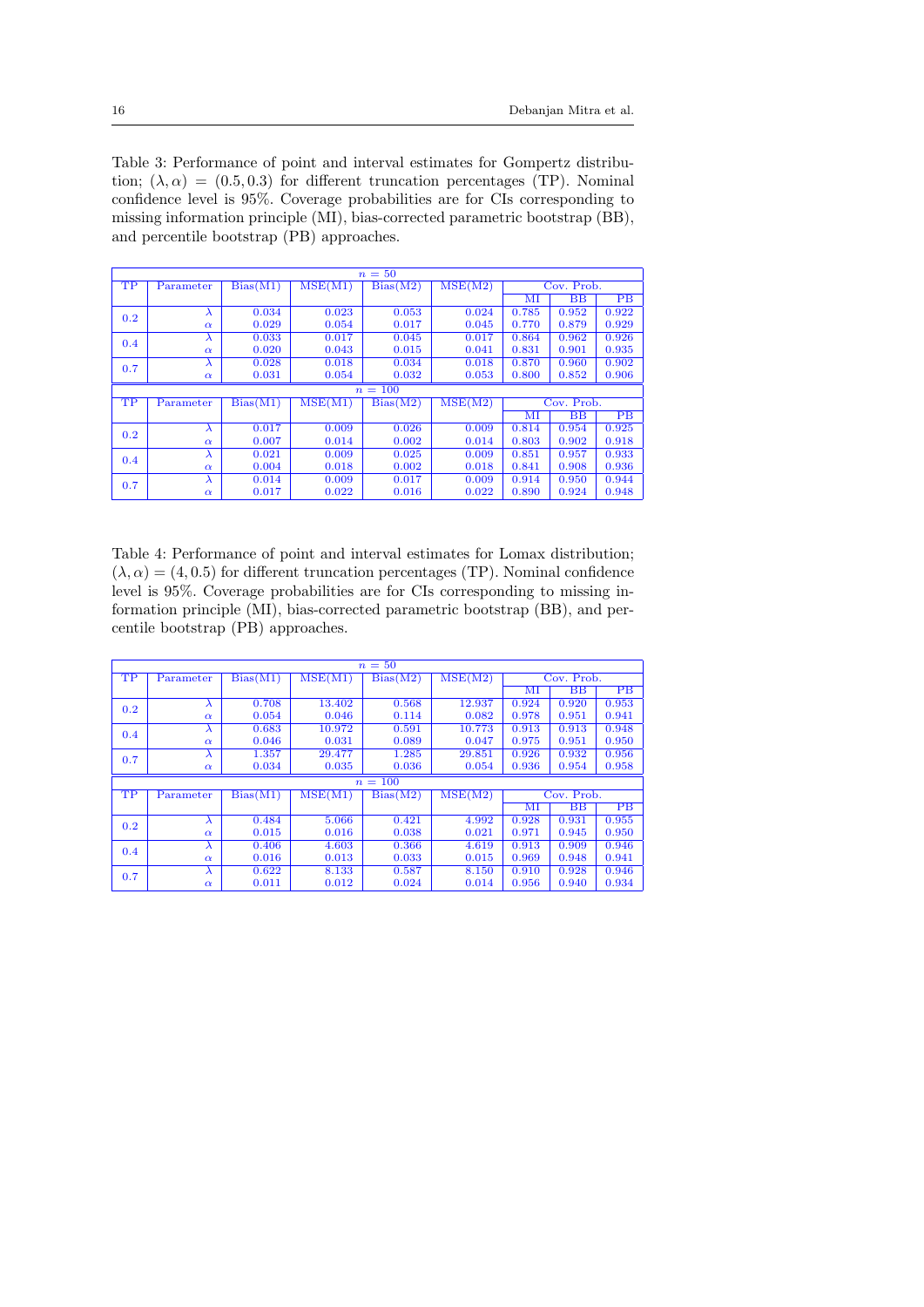Table 5: Performance of estimated probabilities with respect to bias and MSE for all three models when the data is generated from Weibull distribution

| $t^*$ | $\zeta$ (True Value) | $\zeta$ (Weibull) |       | $\zeta$ (Gompertz) |       | $\zeta$ (Lomax) |       |
|-------|----------------------|-------------------|-------|--------------------|-------|-----------------|-------|
|       |                      | Bias              | MSE   | Bias               | MSE   | Bias            | MSE   |
| 4     | 0.339                | 0.006             | 0.002 | 0.230              | 0.056 | $-0.080$        | 0.010 |
| 6     | 0.519                | 0.007             | 0.004 | 0.301              | 0.093 | $-0.139$        | 0.026 |
|       | 0.632                | 0.006             | 0.005 | 0.295              | 0.088 | $-0.178$        | 0.040 |

affect the inferences? We now assess the effect of model misspecification in this context.

After we fit a model to a given LTRC data, a quantity of practical interest is the probability of failure for a right censored unit by a future time point. Consider a right censored unit that may or may not be left truncated. The probability that the unit will fail by a future time point  $t^*$  is that  $\zeta = P(T \leq$  $t^*|T>c\rangle = \zeta(\lambda, \alpha)$ , where c is the right censoring time and  $t^* > c$ . Clearly,

$$
\zeta = P(T < t^* | T > c) = \frac{F(t^*) - F(c)}{1 - F(c)}, \quad t^* > c. \tag{29}
$$

We can estimate  $\zeta$  by  $\hat{\zeta} = \zeta(\hat{\lambda}, \hat{\alpha})$ . Through a Monte Carlo simulation study, we assess the effect of model misspecification on  $\zeta$ . It may be mentiond here that this type of prediction problem is known as dynamic prediction in the clinical context. Interested readers may refer to Emura, Matsui, and Rondeau (2019), and Shinohara et al. (2020) for survival prediction of cancer patients.

In this context, we consider the cases in which the data are originally from one of the three models in the Lehmann family. For example, consider the case where the data are generated from Weibull distribution. We fit all three candidate models to this data, and estimate their parameters. Then, we estimate  $\zeta$  for all three candidate models. Similarly, we also consider the cases in which the data are originally generated from the Gompertz or Lomax models.

In relation to the simulation structure presented above, we consider a unit that is installed in the year 2002, without loss of generality. If the unit is right censored in 2004, we would like to estimate the probability of its failure by 2006, 2008, and 2010. Here,  $t^* = 4, 6$ , and 8, respectively, and  $c = 2$ . So, the probabilities we would like to estimate are

$$
\zeta_1 = P(T < 4|T > 2), \ \zeta_2 = P(T < 6|T > 2), \ \text{and} \ \zeta_3 = P(T < 8|T > 2).
$$

We simulate LTRC Weibull data of size 100 and truncation percentage 20 with parameters same as in Table 1, i.e., with  $(\lambda, \alpha) = (0.500, 0.707)$ . For a unit in this dataset that is installed in 2002 and is right censored, we obtain the true values of  $\zeta_1$ ,  $\zeta_2$ , and  $\zeta_3$ . Table 5 gives the bias and MSE of the estimated probabilities for all three models.

Next, we simulate LTRC Gompertz data of size 100 and truncation percentage 20. The parameters used for data generation are  $(\lambda, \alpha) = (0.5, 0.3)$ ,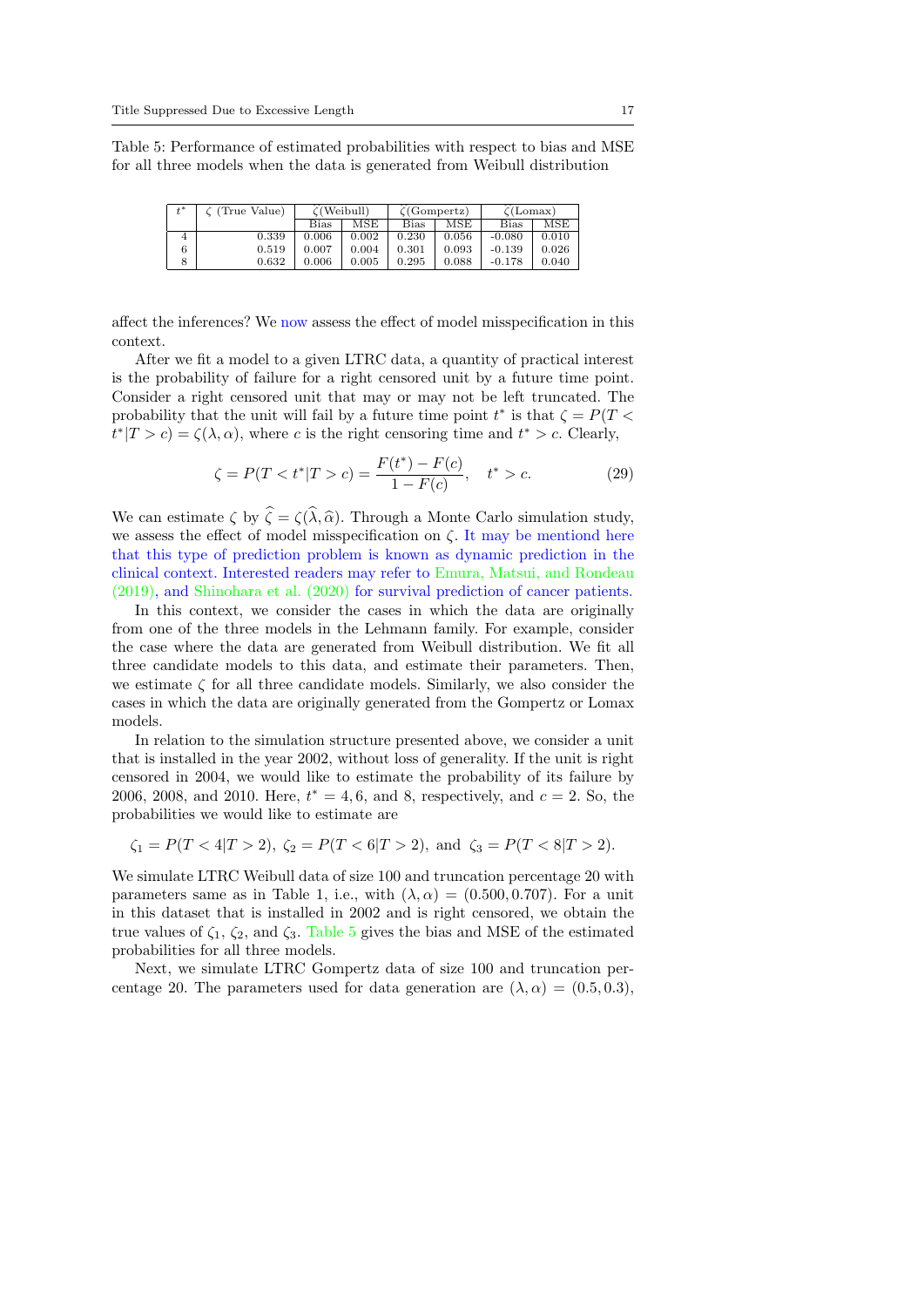Table 6: Performance of estimated probabilities with respect to bias and MSE for all three models when the data is generated from Gompertz distribution

| $t^*$ | (True Value) | $\zeta$ (Weibull) |       | $\zeta$ (Gompertz) |       | $\zeta$ (Lomax) |       |
|-------|--------------|-------------------|-------|--------------------|-------|-----------------|-------|
|       |              | Bias              | MSE   | Bias               | MSE   | Bias            | MSE   |
| 4     | 0.753        | $-0.038$          | 0.004 | 0.003              | 0.003 | $-0.259$        | 0.068 |
|       | 0.994        | $-0.047$          | 0.003 | $-0.003$           | 0.000 | $-0.262$        | 0.070 |
| 8     | 0.999        | $-0.008$          | 0.000 | $-0.000$           | 0.000 | $-0.147$        | 0.022 |

Table 7: Performance of estimated probabilities with respect to bias and MSE for all three models when the data is generated from Lomax distribution

| $t^*$ | C (True Value) | $\zeta$ (Weibull) |       | $\zeta$ (Gompertz) |       | $\zeta$ (Lomax) |       |
|-------|----------------|-------------------|-------|--------------------|-------|-----------------|-------|
|       |                | Bias              | MSE   | Bias               | MSE   | <b>Bias</b>     | MSE   |
|       | 0.272          | 0.098             | 0.012 | 0.292              | 0.088 | 0.006           | 0.002 |
| 6     | 0.400          | 0.161             | 0.030 | 0.415              | 0.174 | 0.007           | 0.004 |
|       | 0.478          | 0.198             | 0.044 | 0.445              | 0.199 | 0.007           | 0.005 |

i.e., the same as in Table 2. Table 6 gives the true value of the probabilities  $\zeta_1, \zeta_2$ , and  $\zeta_3$ , as well as the bias and MSE of the estimated probabilities for all three models.

The simulated LTRC Lomax datasets are each of size 100 and have the truncation percentage as 20. The true parameter values are as in Table 3, i.e.,  $(\lambda, \alpha) = (4, 0.5)$ . The values of  $\zeta_1, \zeta_2$ , and  $\zeta_3$ , and the bias and MSE of the estimated probabilities are given in Table 7.

As expected, in Tables 5 - 7, we observe that the effect of model misspecification could be quite severe on the inferences. As the distance between the right censoring point and the future time point increases, the effect of model misspecification magnifies. This clearly shows that it is of utmost importance to select an appropriate model for a given LTRC data, in order to achieve accuracy in associated inferences.

#### 6 Model selection within the family

A natural question that arises while analysing a LTRC dataset is: Which model to select? This, in general, is one of the most important problems in parametric inference, and it has been addressed by many researchers in different ways. One may refer to Pereira and Pereira (2016) for a comprehensive coverage of relevant literature. In this paper, following the approach of Marshall, Meza, and Olkin (2001) for complete data, we address the problem of model selection for LTRC data. We restrict our candidate models to the members of the Lehmann family.

For a given LTRC data from one of the three models belonging to the Lehmann family, we obtain Monte Carlo probabilities of selecting each of the candidate models as the best fit. This serves the following main purposes: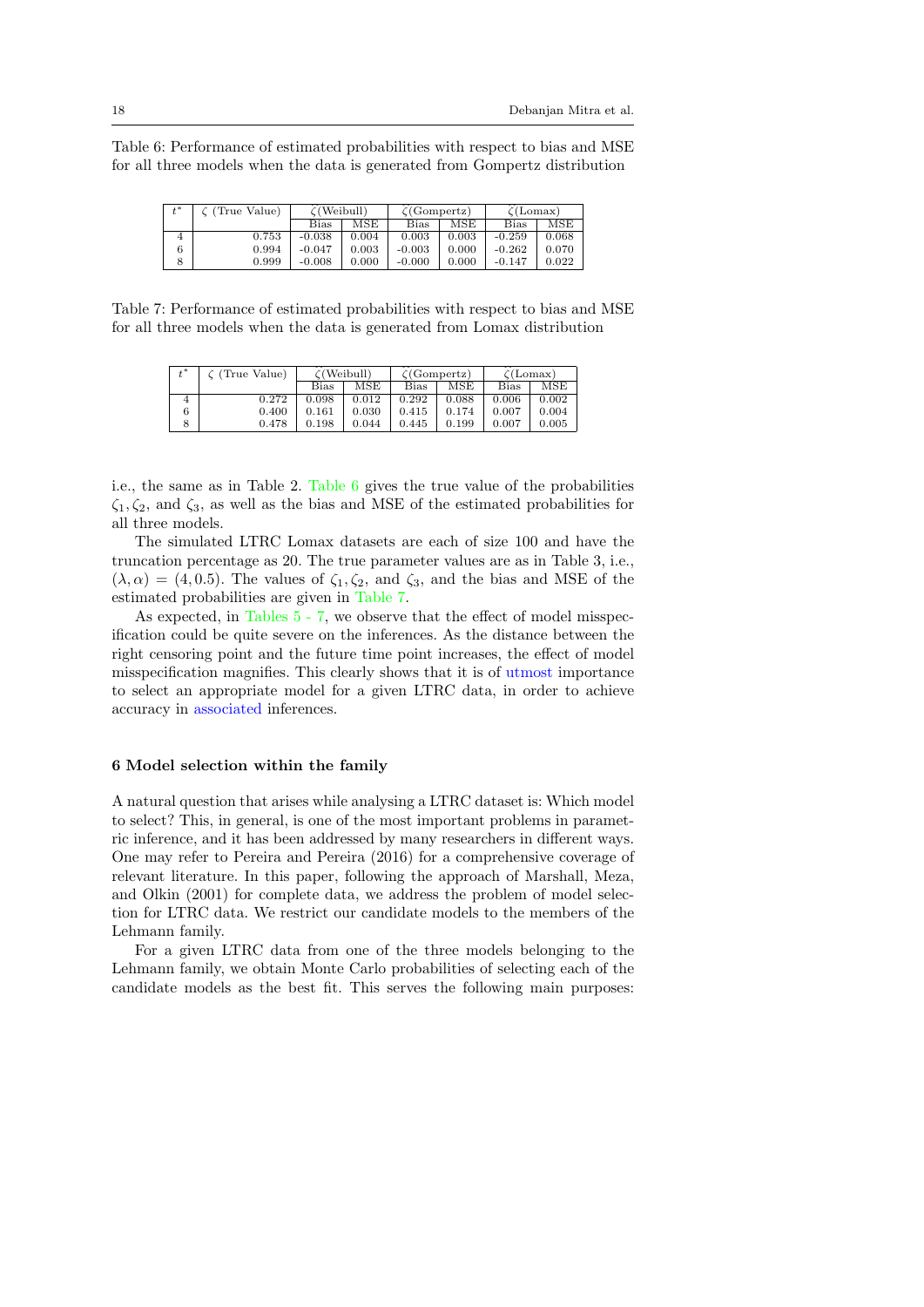First, this tells us how often an LTRC dataset can correctly identify its parent distribution within the Lehmann family. Second, if there are more than one methods for model selection, we can compare their performances. Third, we get some idea about the sample size required for correct identification. Fourth, it provides us with a procedure to follow for selecting an appropriate model for a given LTRC data, at least within the Lehmann family.

#### 6.1 A likelihood-based method

A straightforward approach would be to choose the model that gives the largest maximum likelihood for a given LTRC data. This method was used for complete samples by Marshall, Meza, and Olkin (2001); see also Cox (1961). Thus, when choosing between three candidate models, if  $\widehat{L}_W(\widehat{\lambda}, \widehat{\alpha}|DATA)$ ,  $\widehat{L}_G(\widehat{\lambda}, \widehat{\alpha}|DATA)$ , and  $\widehat{L}_L(\widehat{\lambda}, \widehat{\alpha}|DATA)$  are the maximized likelihoods for Weibull, Gompertz and Lomax models, respectively, then we choose that model as the best fit which has the maximized likelihood equal to

 $MAX{\{\hat{L}_W(\hat{\lambda}, \hat{\alpha}|DATA),\hat{L}_G(\hat{\lambda}, \hat{\alpha}|DATA),\hat{L}_L(\hat{\lambda}, \hat{\alpha}|DATA)\}},$ 

where the general likelihood function for LTRC data from the Lehmann family is given in (3).

It may be mentioned here that the likelihood-based method as described here can be used when all the candidate models have the same number of parameters. Otherwise, this method would bias the selection procedure towards the model with larger number of parameters compared to others. In such cases, one may consider an information-based criterion such as Akaike's information criterion (AIC), and may select the model with minimum AIC among all candidate models. As all the candidate models considered here have same number of parameters, the likelihood-based selection process would give identical results with an AIC-based selection process.

#### 6.2 A minimum distance method

In developing a minimum distance-based method, in principle we follow Taylor and Jakeman (1985), which was also followed by Marshall, Meza, and Olkin (2001) for complete data. As described below, the method is a hybrid one, using maximum likelihood and Kolmogorov distance.

It is necessary to use a non-parametric estimator of the survival function based on LTRC data. The product-limit estimator of the survival function based on LTRC data was proposed by Tsai, Jewell, and Wang (1987) as follows: Let  $y_{(1)}, y_{(2)}, \ldots, y_{(k)}$  be the distinct, ordered, observed failure times. Then the product-limit estimator of the survival function S of the lifetime variable is

$$
\hat{S}_n(y) = \prod_{y_{(j)} < y} \frac{n_j - d_j}{n_j},\tag{30}
$$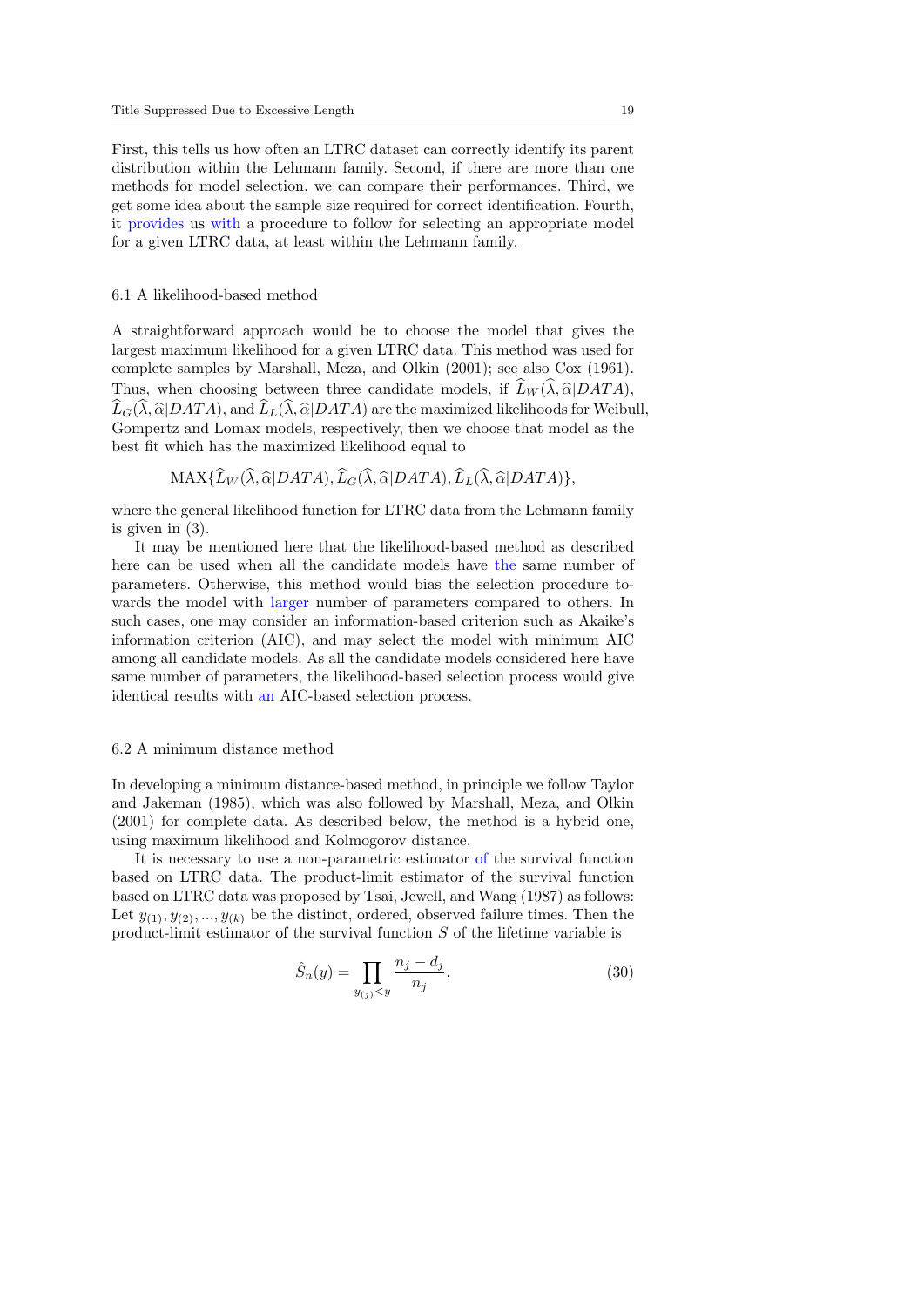for  $y > y_{(1)}$ , and  $\hat{S}_n(y) = 1$ , for  $y \le y_{(1)}$ . Here,  $d_j$  denotes the number of failures at time point  $y_{(j)}$ , and  $n_j$  is the cardinality of the risk set at time point  $y_{(j)}$ , i.e.,  $n_j = \sum_{i=1}^n I(\tau_{Li} \leq y_{(j)} \leq y_i)$ , with  $I(\cdot)$  being the usual indicator function. This product-limit estimator for LTRC data reduces to the usual Kaplan-Meier estimator (Kaplan and Meier 1958) in case of no truncation. Also,  $S_n(y)$  converges to the true survival function of the lifetime variable (Gijbels and Wang 1993, Tse 2003).

For LTRC data generated from a model in the Lehmann family, we first obtain the non-parametric estimate of the survival function using (30). Then, the Kolmogorov distance for each of the candidate models is calculated as

$$
K_{\text{DIST}} = \sup_{y} |\widehat{F}_n(y) - \widehat{F}(y)|,\tag{31}
$$

where  $\widehat{F}_n(y) = 1 - \widehat{S}_n(y)$  is the nonparametric estimator of the CDF, and  $\widehat{F}(\cdot)$ is the estimated CDF of the candidate model. We obtain  $\hat{F}(\cdot)$  for the candidate model by using the MLEs. Finally, the candidate model with minimum Kolmogorov distance is chosen as the best fit. It may be noted here that in case of heavy truncation, the product-limit estimator in (30) may have consistency issues. In the present work, we have not observed this issue in the simulation study for the two truncation percentages (20 and 40). However, we recommend that in case of heavy truncation in the data, one should use the likelihood-based method for the purpose of model selection.

#### 7 Simulation study for model selection

The numerical study carried out is as follows: A LTRC dataset is first generated from one of the models - Weibull, Gompertz, or Lomax. This is the parent distribution of the data. Then, fitting all the candidate models including the parent one to the dataset, the model with largest maximum likelihood is chosen as the best fit. Finally, repeating this process 10,000 times and calculating the proportion of times each model is chosen as the best fit, we obtain the Monte Carlo probabilities for each of the candidate models to be selected. A similar process is followed for the minimum Kolmogorov distance criterion as well. Through simulations, we first fit two candidate models including the parent one to the data, and then fit all three candidate models. This allows us to explore the relative richness of models while fitting them to LTRC data. We use samples of sizes 20, 30, 40, 50, 60, 100, 150, 200 and 300 for this study. For the study on model selection, we use the same process of data generation as described in Section 5.

#### 7.1 Weibull data

When the parent model is the Weibull, and the candidate models are Weibull and Gompertz, even for very small samples Weibull model has a very high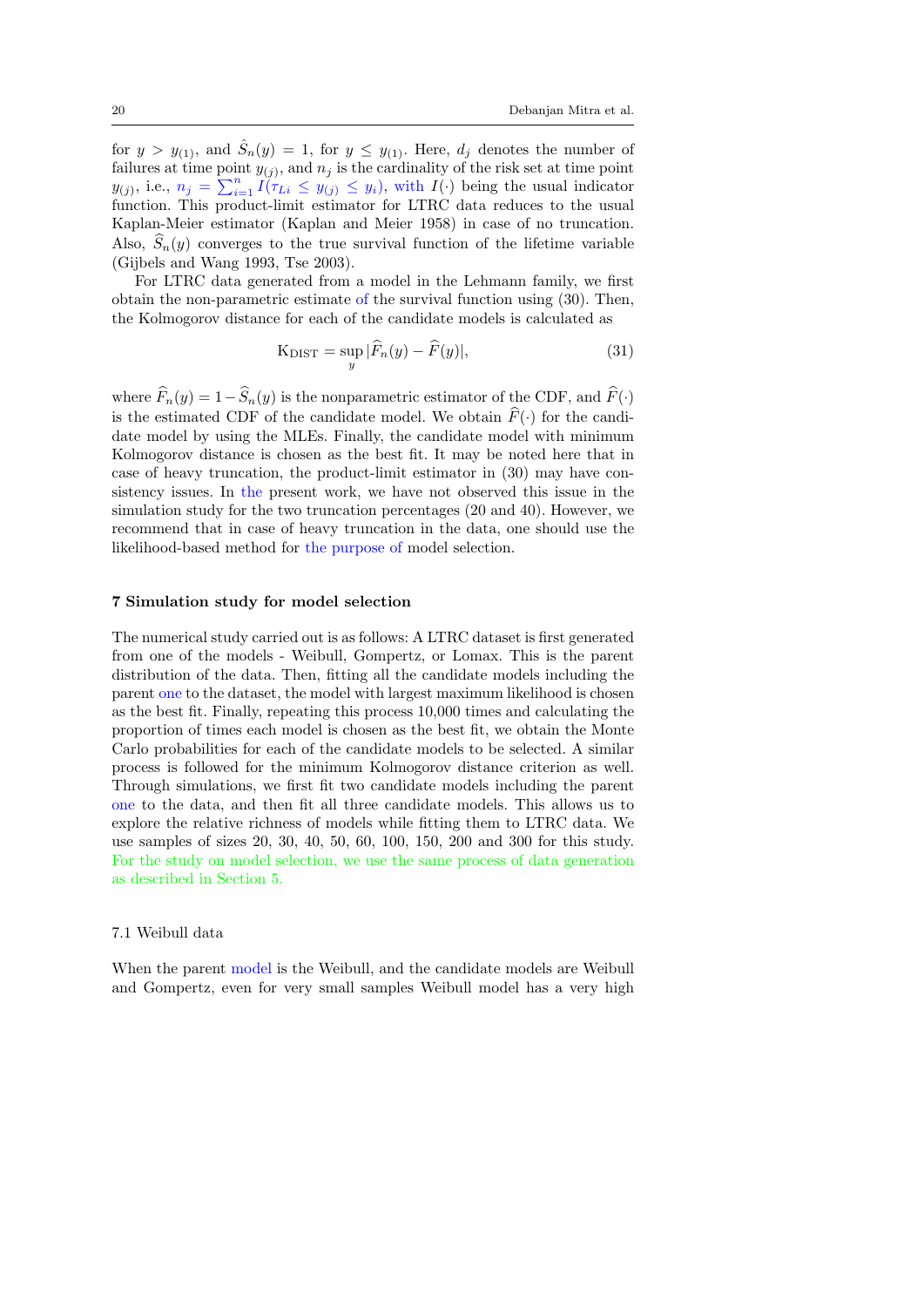

Fig. 1: Probability of selecting a model for the likelihood-based approach when the parent of the data is Weibull distribution

probability of being selected as the best fit. However, when the candidate models are Weibull and Lomax, the probability of selecting Lomax as the best fit is moderate for very small samples. With increase in sample size the chance for Lomax to be selected reduces, and Weibull is almost always chosen as the best model for samples larger than 150.

From Figures 1 and 2, we notice that when all three candidate models are fitted to the LTRC data with Weibull lifetimes, the probability of selecting the Gompertz model is almost negligible for the likelihood-based method while it is small for the distance-based method. Lomax, on the other hand, has a moderate probability of being selected, though it is significantly less than that for the Weibull distribution even for moderate sample sizes.

## 7.2 Gompertz data

When the Gompertz is the parent model, and the candidates are Gompertz and Weibull, the latter has a moderate probability of being selected, especially for small samples. But when the candidate models are Gompertz and Lomax, the former always gets selected as the latter has insignificant probability of being selected even for very small samples.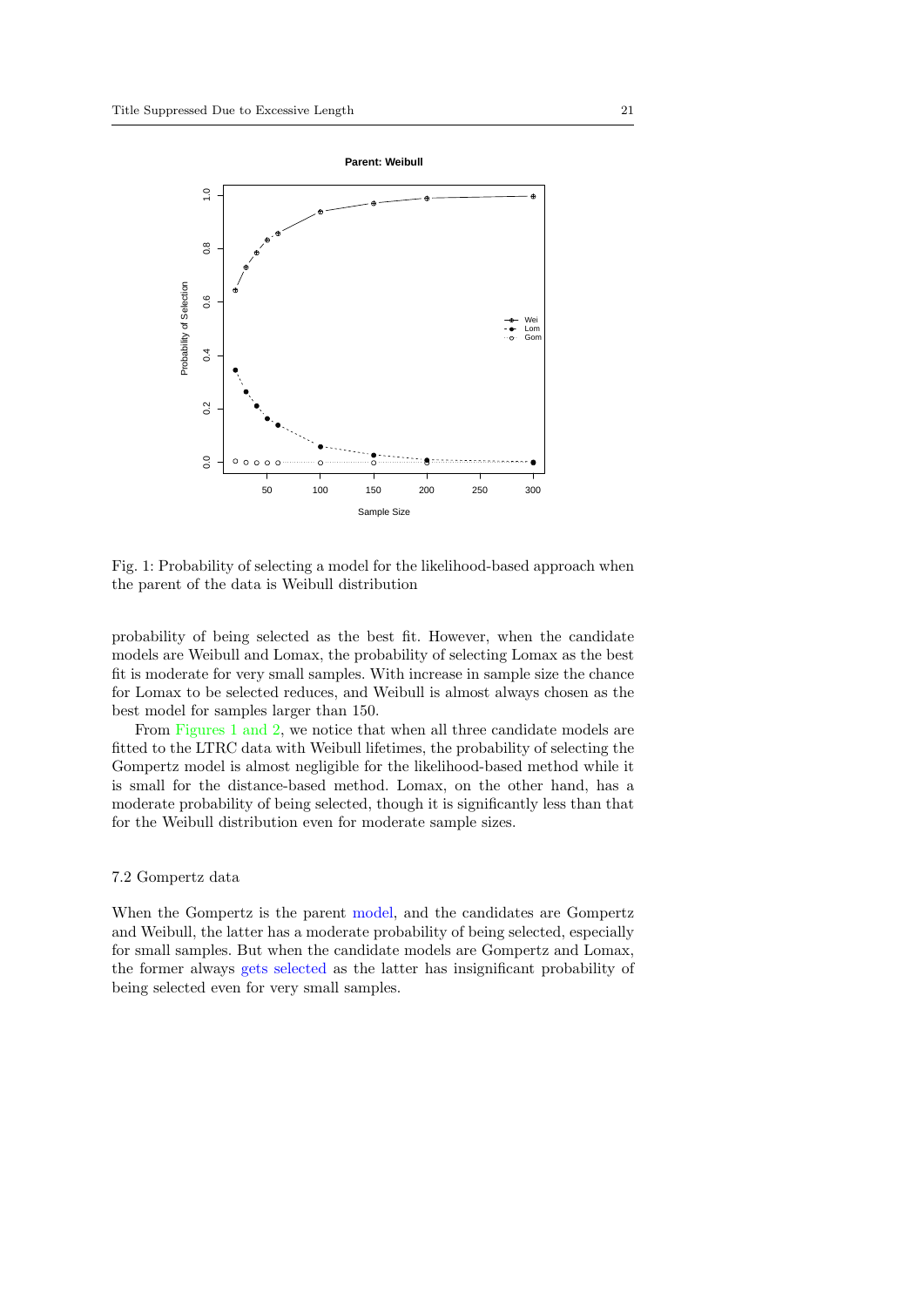

Fig. 2: Probability of selecting a model for the minimum distance-based approach when the parent of the data is Weibull distribution

Figures 3 and 4 show the results when all three candidate models are fitted to Gompertz data. Lomax does not have much chance of being selected as the best model, while Weibull is more often selected by the minimum distancebased method than the likelihood-based method. Clearly, the likelihood-based method chooses Gompertz as the best model much more successfully, while the distance-based method gets confused between choosing Weibull and Gompertz unless the sample size is large.

## 7.3 Lomax data

When the Lomax is the parent model, in the two-model setup, Gompertz model does not have much chance of being selected, while Weibull model is selected only in a very small number of cases. We see from Figures 5 and 6 that when all three models are candidates, Gompertz model has no chance of being selected for samples of size more than 40, while the chance is negligible for even smaller samples. Weibull model has a small chance of being selected for very small samples, but with increase in sample size, the probability drastically decreases. In this case, both likelihood-based and distance-based methods seem to perform closely.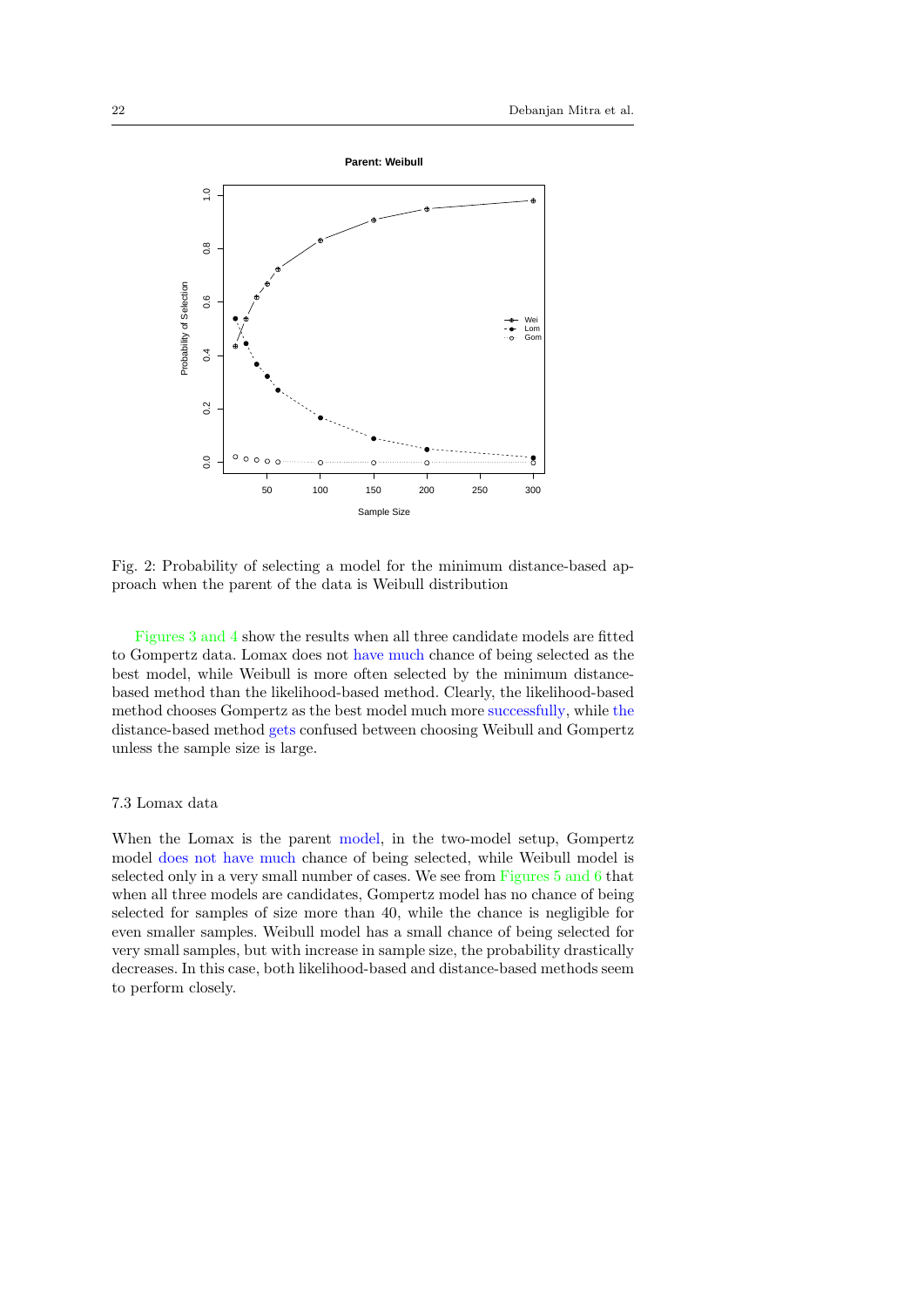

Fig. 3: Probability of selecting a model for the likelihood-based approach when the parent of the data is Gompertz distribution

From the above simulation results, it may be noted that for modeling LTRC data, within the Lehmann family, Weibull seems to be the most versatile model. The Gompertz model, on the other hand, seems to be least versatile in this regard. The Lomax and the Gompertz models seem to be far apart in nature, as both of them have negligible chance of being selected when the parent model of the LTRC data is the other one. Between the two methods, the likelihood-based method performs better for LTRC data compared to the distance-based method; this was observed by Marshall, Meza, and Olkin (2001) also for complete samples.

Thus, we believe it will not be unreasonable to propose the likelihoodbased method for selecting an appropriate model for a LTRC data, at least when the underlying lifetime distribution belongs to the Lehmann family. To a given LTRC data, one would fit all the candidate models belonging to the Lehmann family, and would select that model having the largest maximum likelihood value. As we have observed through the Monte Carlo simulations, this method has a very high chance of selecting the correct distribution for the given data. Naturally, the method performs very well for larger samples. But even for small samples, its performance is observed to be satisfactory.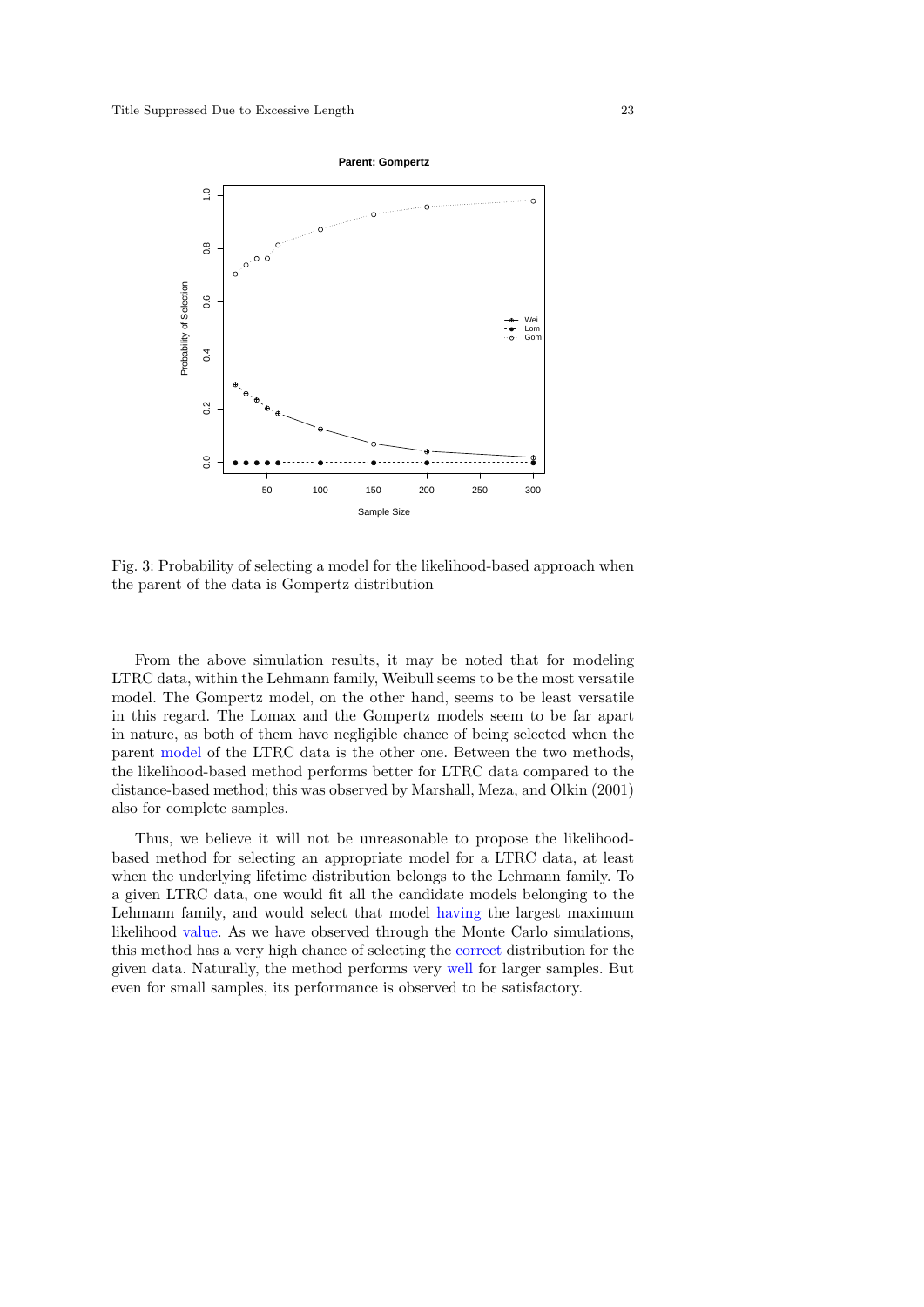

Fig. 4: Probability of selecting a model for the minimum distance-based approach when the parent of the data is Gompertz distribution

#### 8 Illustrative examples

#### 8.1 Channing House Data

The first illustrative example is based on a real dataset which is popularly known as the Channing House data. The Channing House data is regarding lifetimes of residents at a retirement centre in Palo Alto, California. There were 97 men, and 365 women in the retirement centre, and the data were collected from the year 1965 to 1975.5 (the middle of 1975). Some residents died before the data collection ended, while some were still alive at the end of the study. A restriction on the admission to the centre was that the age of an individual had to be at least 60 years. Different residents entered the centre at different ages (after the age of 60). Clearly, all the observations are left truncated here, while some are right censored. Table 8 gives a summary of this data.

We first change the origin and scale of the data, by subtracting 720 (number of months) from each of the lifetimes (and truncation times), and by dividing each of the lifetimes (and truncation times) by 100. The change of origin and scale will not affect the inferential results in any way. All the three candidate models are fitted to the data. The model parameters are estimated by the St-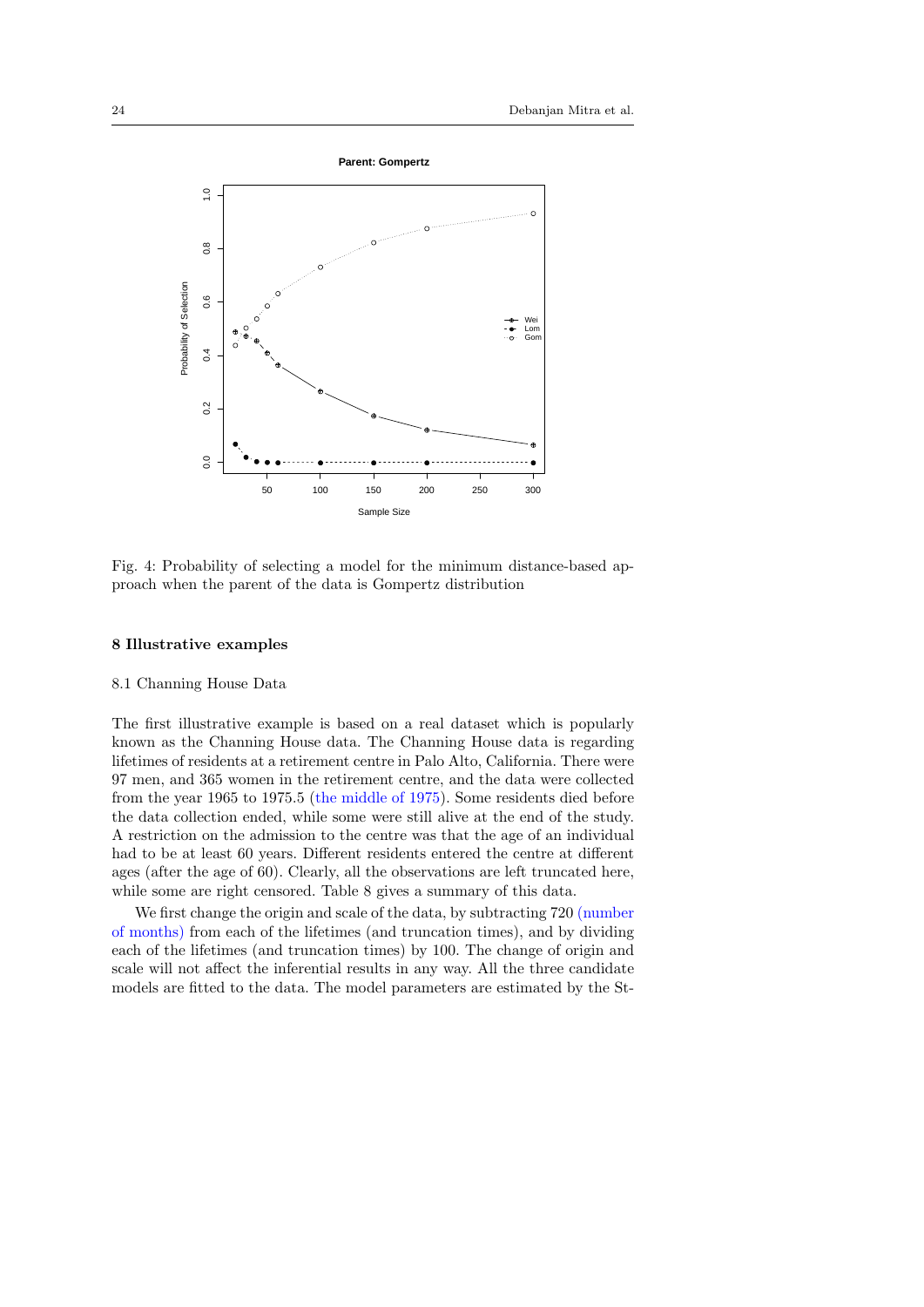

Fig. 5: Probability of selecting a model for the likelihood-based approach when the parent of the data is Lomax distribution

## Table 8: A descriptive summary of the Channing House Data

| Group    | Size | Observed Failures | Average lifetime (Months) | Std. Dev. lifetimes (Months) |
|----------|------|-------------------|---------------------------|------------------------------|
| Male     | 97   | 46                | 991.58                    | 73.71                        |
| Female   | 365  | 130               | 984.51                    | 73.81                        |
| Combined | 462  | 176               | 985.99                    | 73.78                        |

EM algorithm, and by the maximum likelihood method. The numerical results of model fitting are provided in Table 9.

For selecting an appropriate model for this data, we compute the maximized log-likelihoods values and Kolmogorov distances as below:

$$
\log \widehat{L}_W(\widehat{\lambda}, \widehat{\alpha}|DATA) = -277.960,
$$
  

$$
\log \widehat{L}_G(\widehat{\lambda}, \widehat{\alpha}|DATA) = -274.817,
$$
  

$$
\log \widehat{L}_L(\widehat{\lambda}, \widehat{\alpha}|DATA) = -310.977
$$

and

$$
K_{\text{DIST}}^{W} = 0.250
$$
,  $K_{\text{DIST}}^{G} = 0.234$ ,  $K_{\text{DIST}}^{L} = 0.279$ .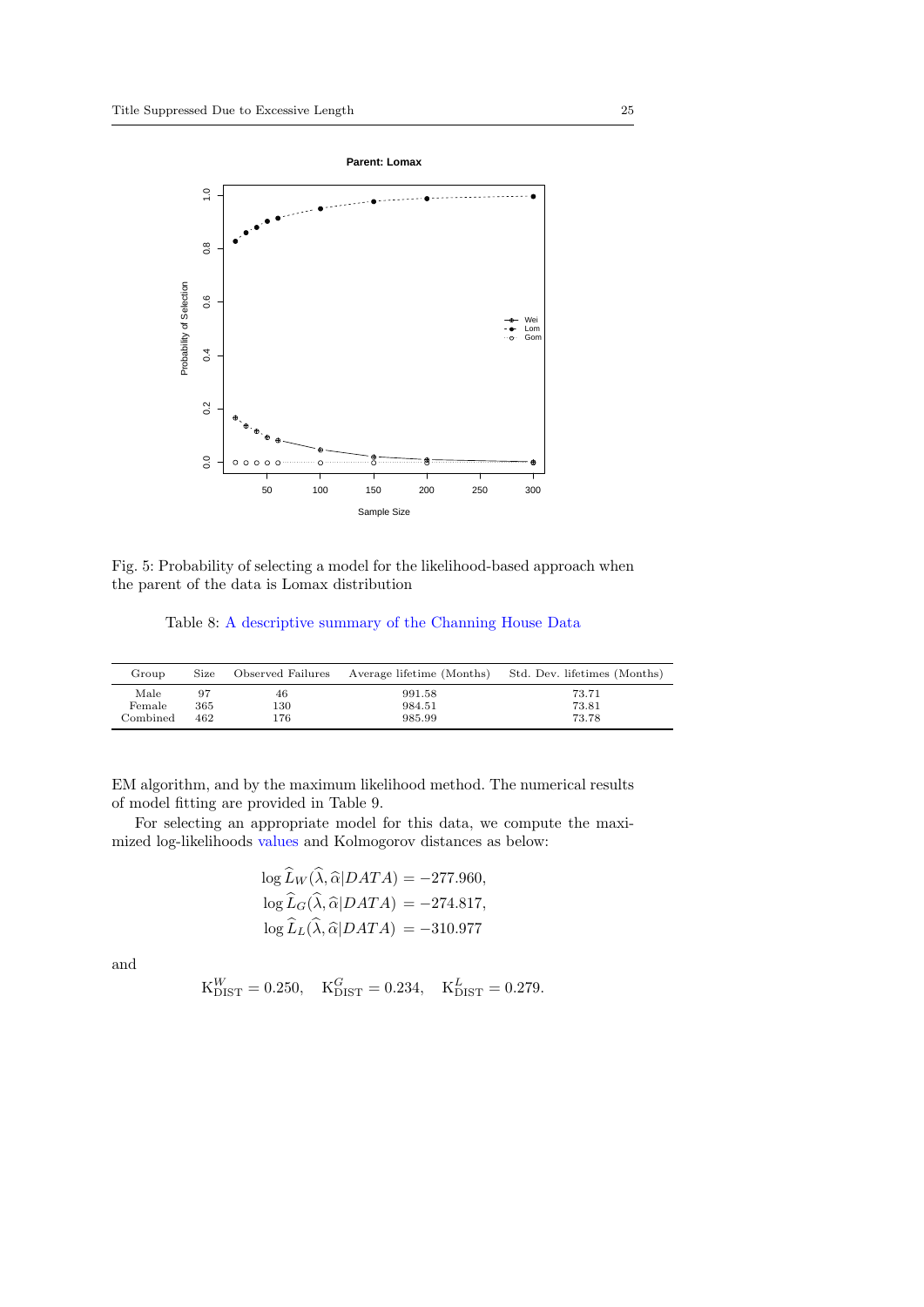

Fig. 6: Probability of selecting a model for the minimum distance-based approach when the parent of the data is Gompertz distribution

Table 9: Point and interval estimates for model parameters based on the Channing House Data; Method 1 is ML estimation based on observed likelihood and Method 2 is the St-EM algorithm

| <b>Fitted Model</b> | Method 1                    | Method 2                    | 95\% Asymptotic CI |
|---------------------|-----------------------------|-----------------------------|--------------------|
| Weibull             | $\widehat{\lambda} = 2.911$ | $\widehat{\lambda} = 2.917$ | (2.619, 3.214)     |
|                     | $\widehat{\alpha} = 0.031$  | $\widehat{\alpha} = 0.031$  | (0.017, 0.044)     |
| Gompertz            | $\widehat{\lambda} = 0.787$ | $\widehat{\lambda} = 0.799$ | (0.738, 0.860)     |
|                     | $\widehat{\alpha} = 0.083$  | $\widehat{\alpha} = 0.082$  | (0.058, 0.105)     |
| Lomax               | $\widehat{\lambda} = 0.050$ | $\widehat{\lambda} = 0.050$ | (0.041, 0.058)     |
|                     | $\widehat{\alpha} = 10.527$ | $\widehat{\alpha} = 10.599$ | (10.543, 10.655)   |

As observed from the above results, the Gompertz model turns out to be the most appropriate model among the three candidate models for the Channing House data as it has the largest maximum likelihood as well as the smallest Kolmogorov distance.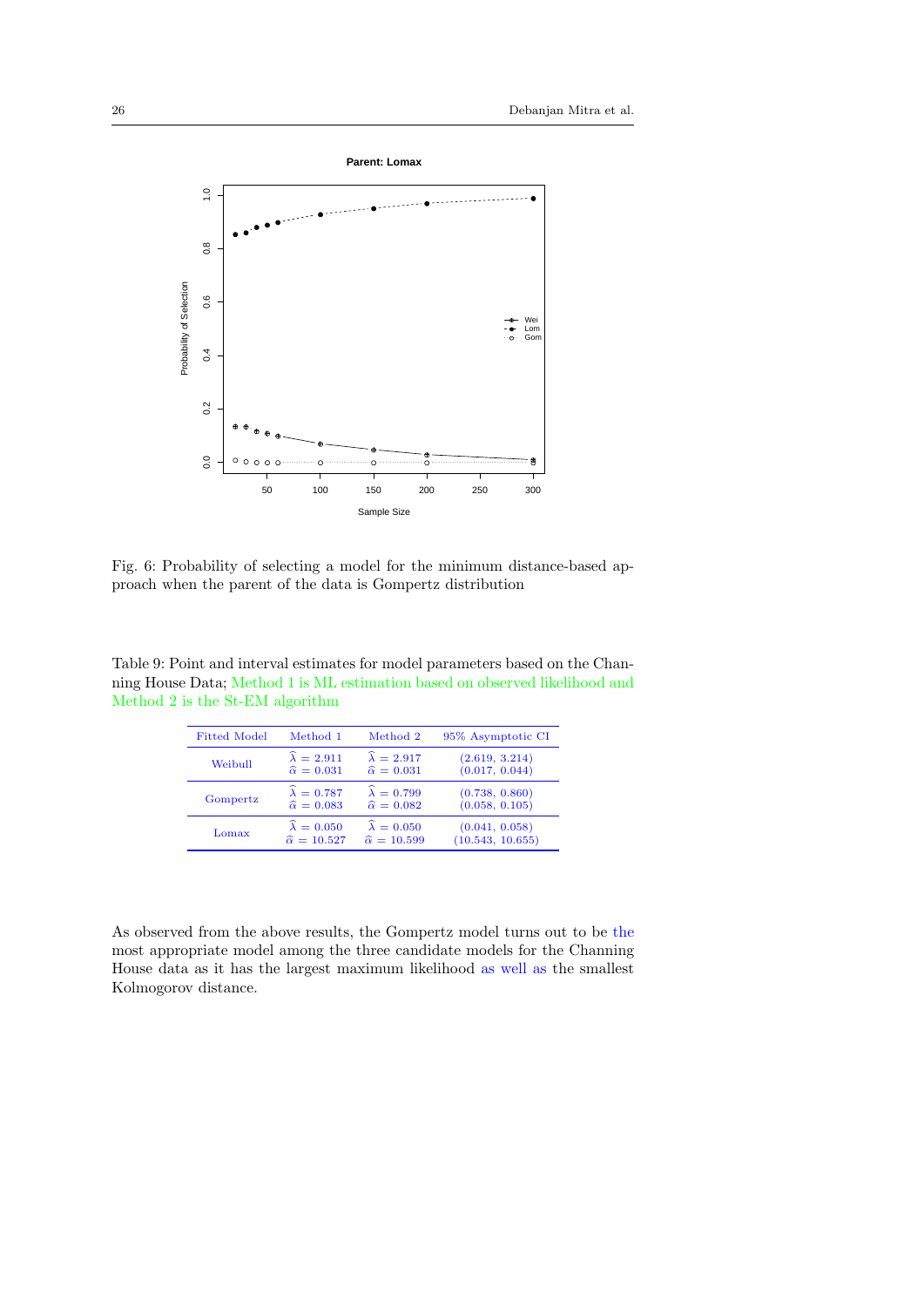| Group                                           | Size              | Percentage     | Average lifetime (Years) | Std. Dev. lifetimes (Years) |
|-------------------------------------------------|-------------------|----------------|--------------------------|-----------------------------|
| Right censored<br>Observed failures<br>Combined | 247<br>39<br>286  | 86.36<br>13.64 | 31.15<br>22.00<br>29.90  | 18.77<br>12.67<br>18.31     |
| Left truncated<br>Untruncated<br>Combined       | 167<br>119<br>286 | 58.39<br>41.61 | 43.49<br>10.83<br>29.90  | 9.33<br>7.71<br>18.31       |

Table 10: Summary of Power Transformer Data

Table 11: Model Selection for Power Transformer Data

| Likelihood-based                                                                                                                                                                                   | Distance-based                         |                                                                                             |                         |
|----------------------------------------------------------------------------------------------------------------------------------------------------------------------------------------------------|----------------------------------------|---------------------------------------------------------------------------------------------|-------------------------|
| Maximized Log-likelihood                                                                                                                                                                           | Value                                  | Kolmogorov Distance                                                                         | Value                   |
| $\log \widehat{L}_W(\widehat{\lambda}, \widehat{\alpha} DATA)$<br>$\log \widehat{L}_G(\widehat{\lambda}, \widehat{\alpha} DATA)$<br>$\log \widehat{L}_L(\widehat{\lambda}, \widehat{\alpha} DATA)$ | $-234.133$<br>$-236.401$<br>$-233.593$ | $K_{\text{DIST}}^{W}$<br>$\mathbf{K}_{\mathrm{DIST}}^{G}$<br>$\mathrm{K}^L_{\mathrm{DIST}}$ | 0.324<br>0.333<br>0.337 |

#### 8.2 Power Transformer Data

Hong, Meeker, and McCalley (2009) analysed the LTRC data pertaining to the lifetimes of power transformers. Though the full dataset was not available, the authors diagrammatically presented a subset of the data. This subset was later analysed by Emura and Shiu (2016); these authors presented the data in a table, by reading off the values from the diagram presented in Hong, Meeker, and McCalley (2009). In this article, we analyse the LTRC power transformer data presented in Emura and Shiu (2016).

The entire LTRC dataset on lives of power transformers had a total of 710 lifetimes (observed failures and right censored units). In the subset, there are 286 lifetimes out of which 39 are observed failures and the rest are right censored observations. Table 9 gives a summary of the dataset that we have analysed here.

We fit the three candidate models to the power transformer data, and with the estimated values of model parameters, we obtain the numerical values of the model selection criteria. Table 10 provides the details of the model selection criteria.

Note that the likelihood-based approach indicates Lomax to be the best fit, while the distance-based approach selects Weibull to be the best model. From the simulation results of the study on model selection, this confusion is not unexpected. In fact, when the parent distribution is Lomax and the sample size is large (greater than 250, say), the likelihood-based approach would almost surely identify the parent, but the distance-based approach may still choose Weibull as the best fit; refer to Figures 3 and 6 in this regard. Hence, in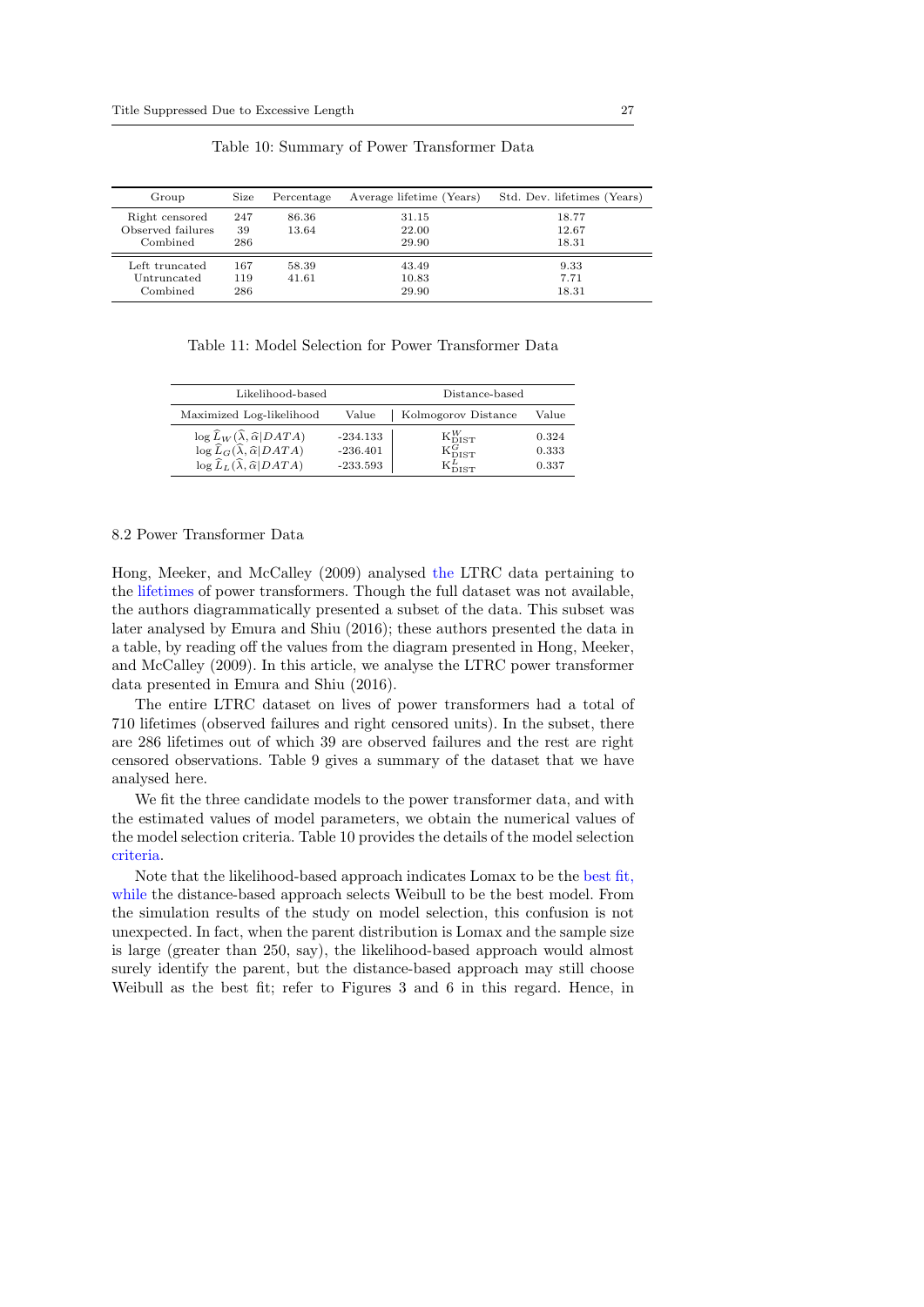Table 12: Point and interval estimates of model parameters for Power Transformer Data; Method 1 is ML estimation based on observed likelihood and Method 2 is the St-EM algorithm

| <b>Fitted Model</b> | Method 1                    | Method 2                    | 95% Asymptotic CI |
|---------------------|-----------------------------|-----------------------------|-------------------|
| Weibull             | $\widehat{\lambda} = 0.903$ | $\widehat{\lambda} = 0.923$ | (0.825, 1.021)    |
|                     | $\widehat{\alpha} = 0.010$  | $\widehat{\alpha} = 0.010$  | (0.005, 0.015)    |
| Gompertz            | $\widehat{\lambda} = 0.012$ | $\widehat{\lambda} = 0.011$ | (0.009, 0.013)    |
|                     | $\widehat{\alpha} = 0.426$  | $\widehat{\alpha} = 0.435$  | (0.434, 0.436)    |
| Lomax               | $\widehat{\lambda} = 0.040$ | $\widehat{\lambda} = 0.039$ | (0, 0.084)        |
|                     | $\widehat{\alpha} = 0.311$  | $\widehat{\alpha} = 0.318$  | (0.117, 0.519)    |

this case, we choose the Lomax model for the LTRC power transformer data. Table 12 provides the estimates of model parameters corresponding to the observed likelihood method and St-EM algorithm. Clearly, both methods are in agreement with respect to the estimation of model parameters. The lower limit of the 95% confidence interval for  $\lambda$  in case of Lomax model turned out to be negative, which was replaced by zero.

#### 9 Concluding Remarks

In this article, we have analysed LTRC data from the Lehmann family of distributions. We have considered three members of the family - Weibull, Gompertz, and Lomax, all of which are well-known lifetime models. MLEs of the parameters for these models are obtained. Model parameters are also estimated by employing the St-EM algorithm. Asymptotic confidence intervals are constructed by using the missing information principle, and parametric bootstrap approaches. Through an extensive simulation study, we have examined the performance of the inferential methods discussed here. It is observed that the estimates obtained by maximum likelihood method and the St-EM algorithm are similar with respect to bias and MSE. It is also noted that the performance of all the asymptotic confidence intervals with respect to coverage probability is satisfactory, but it is perhaps better to use a parametric bootstrap procedure for this purpose.

Through a detailed Monte Carlo simulation study, we have studied the important problem of model selection based on LTRC data. The candidate models are taken as the three distributions belonging to the Lehmann family. Two methods of model selection are studied: a likelihood-based approach, and a distance-based approach. It is observed that the discussed methods of model selection are effective in identifying the parent for a given LTRC data. It is also observed through the simulation study that the likelihood-based method performs better compared to the distance-based method for LTRC data, at least within the Lehmann family.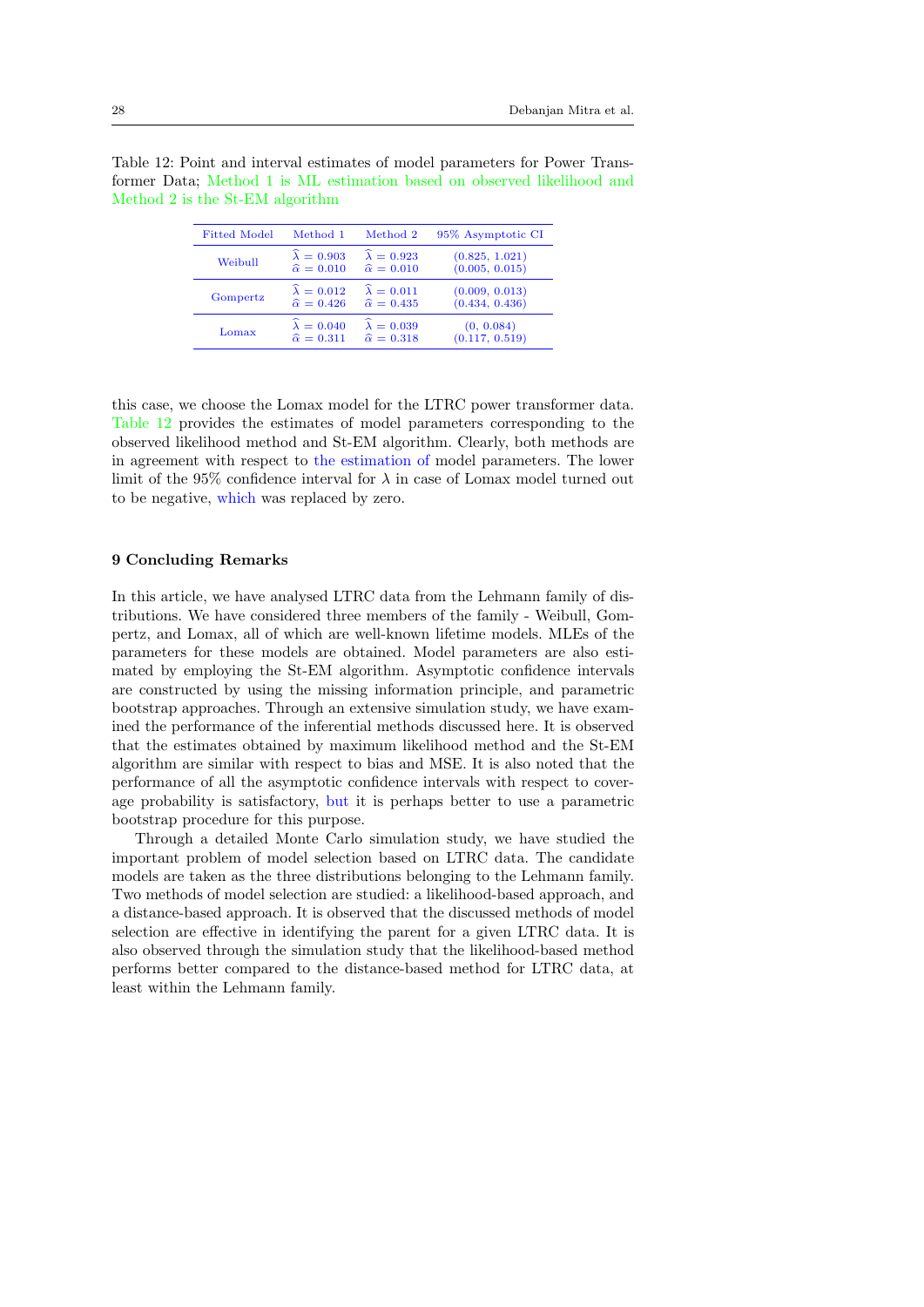A scenario where a parametric birth process is imposed to the installation years may be considered following D¨rre (2020). In the context of double truncated data D¨rre (2020) used the Poisson birth process for units. The main idea behind this is that if some parametric birth structure is imposed, the efficiency of estimates might improve, which can be particularly helpful in case of small samples. Also, in some other cases, the estimation of the birth process itself may be of interest; see D¨rre (2020).

Another approach to modeling LTRC data would be to use a semi-parametric model. In this approach, along the lines of Balakrishnan and Liu (2018), one can model the baseline hazard function of the underlying lifetime variable by a piecewise exponential model, for example, to capture the local characteristics of the actual hazard. Effects of covariates on the lifetime variable can also be factored in through this model.

In the parametric setup, it will be of interest to study goodness-of-fit for models based on LTRC data. In this regard, it may be necessary to make some adjustments to the classical Kolmogorov-Smirnov, or Cramer-non Mises statistics, to account for the lack of complete information in the data. While Schey (1977) and Dufour and Maag (1978) focused on the modification of the Kolmogorov-Smirnov statistic in this regard, Chernobay, Rachev, and Fabozzi (2005) have considered some other statistics along with the Kolmorogov-Smirnov for checking goodness-of-fit for different types of truncated and censored data. More recently, Dörre et al. $(2020)$  have considered an adjustment to the Kolmogorov-Smirnov statistic for doubly truncated data. It will be of interest to examine which of these modified statistics is suitable for LTRC data - from both theoretical and experimental perspectives. We are working on these problems, and hope to report the findings in future papers.

#### Acknowledgements

The authors are thankful to the anonymous reviewers for their many helpful comments and suggestions. Thanks are also due to Professor Emura for extending an invitation to contribute this article to the Special Issue.

## Conflict of Interest

On behalf of all authors, the corresponding author states that there is no conflict of interest.

## References

1. Balakrishnan, N., & Mitra, D. (2011). Likelihood inference for log-normal data with left truncation and right censoring with an illustration. Journal of Statistical Planning and Inference, 141, 3536–3553.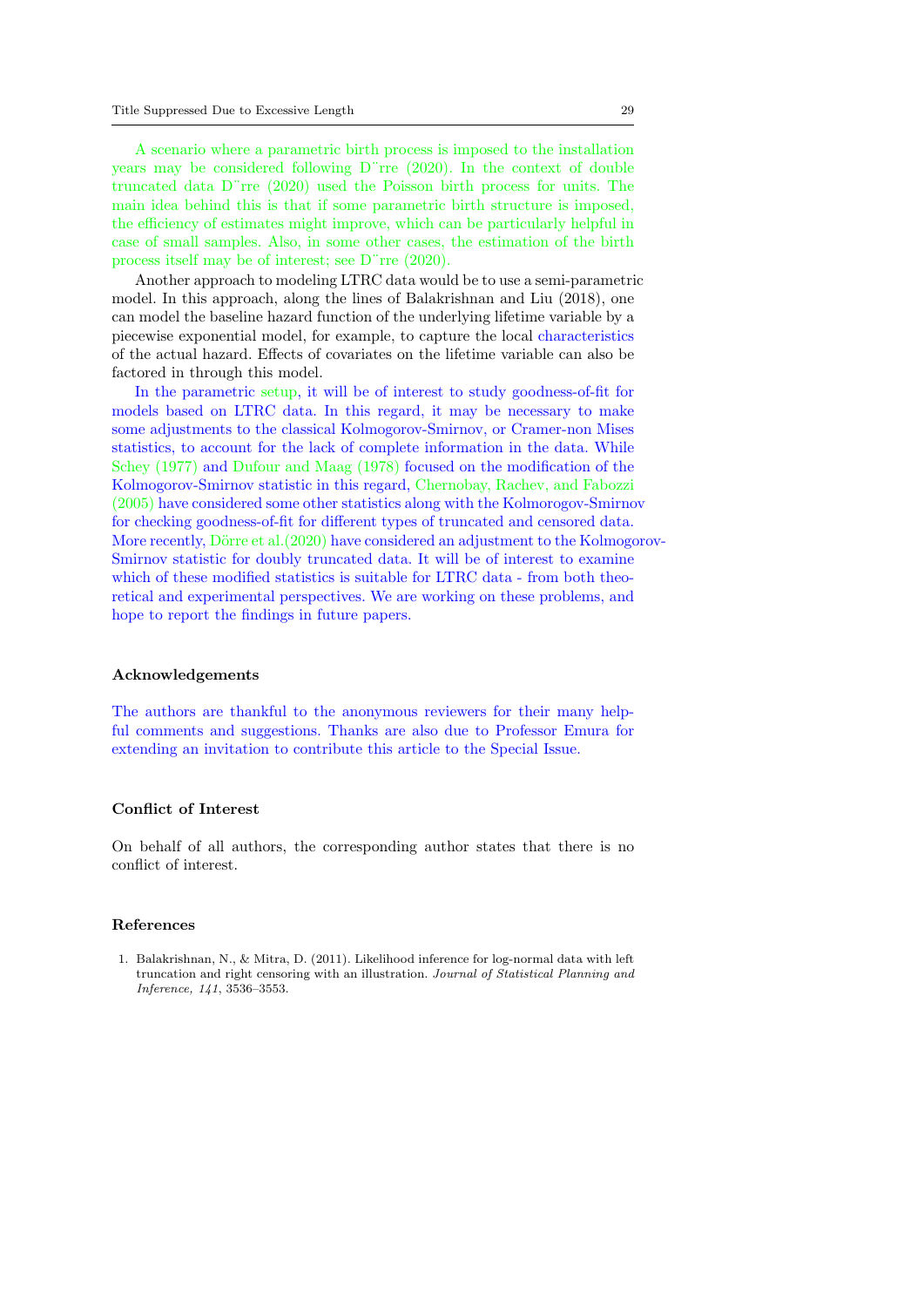- 2. Balakrishnan, N., & Mitra, D. (2012). Left truncated and right censored Weibull data and likelihood inference with an illustration. Computational Statistics and Data Analysis, 56, 4011-4025.
- 3. Balakrishnan, N., & Mitra, D. (2013). Likelihood inference based on left truncated and right censored data from a gamma distribution. IEEE Transactions on Reliability, 62, 679-688.
- 4. Balakrishnan, N., & Mitra, D. (2014a). Some further issues concerning likelihood inference for left truncated and right censored lognormal data. Communications in Statistics - Simulation and Computation, 43, 400-416.
- 5. Balakrishnan N. and Mitra D. (2014b). EM-based likelihood inference for some lifetime distributions based on left truncated and right censored data and associated model discrimination (with discussions). South African Statistical Journal, 48, 125-204.
- 6. Balakrishnan, N., & Liu, K. (2018). Semi-parametric likelihood inference for Birnbaum-Saunders frailty model. REVSTAT - Statistical Journal, 16, 231-255.
- 7. Bordes, L., & Chauveau, D. (2014). Comments: EM-based likelihood inference for some lifetime distributions based on left truncated and right censored data and associated model discrimination. South African Statistical Journal, 48, 197-200.
- 8. Celeux, G., Chauveau, D., & Diebolt, J. (1996). Stochastic versions of the EM algorithm: an experimental study in the mixture case. Journal of Statistical Computation and Simulation, 55, 287-314.
- 9. Celeux, G., & Diebolt, J. (1985). The SEM algorithm: A probabilistic teacher algorithm derived from the EM algorithm for the mixture problem. Computational Statistics Quarterly, 2, 73-82.
- 10. Chauveau, D. (1995). A stochastic EM algorithm for mixtures with censored data. Journal of Statistical Planning and Inference, 46, 1-25.
- 11. Chernobay, A., Rachev, S., and Fabozzi, F. (2005). Composite goodness-of-fit tests for left-truncated loss samples, Technical Report, University of California Santa Barbara.
- 12. Cox, D. R. (1961). Tests of separate families of hypotheses. Proceedings of the 4th Berkeley Symposium in Mathematical Statistics and Probability, Vol. 1, University of California Press.
- 13. Cox, D. R. (1962). Further results on test of separate families of hypotheses. Journal of the Royal Statistical Society, Series B, 24, 406-424.
- 14. Dempster, A. P., Laird, N. M., & Rubin, D. B. (1977). Maximum likelihood from incomplete data via the EM algorithm. Journal of the Royal Statistical Society, Series B, 39, 1-38.
- 15. Dey, A. K., & Kundu, D. (2009). Discriminating among the log-normal, Weibull and generalized exponential distributions. IEEE Transactions on Reliability, 58, 416-424.
- 16. Dey, A. K., & Kundu, D. (2010). Discriminating between the log-normal and log-logistic distributions. Communications in Statistics - Theory and Methods, 39, 280-292.
- Dey, A. K., & Kundu, D. (2012). Discriminating between the Weibull and log-normal distribution for Type-II censored data. Statistics, 46, 197-214.
- 18. Diebolt, J., & Celeux, G. (1993). Asymptotic properties of a stochastic EM algorithm for estimating mixing proportions. Communications in Statistics: Stochastic Models, 9, 599-613.
- 19. D¨rre, A. (2020). Bayesian estimation of a lifetime distribution under doublt truncation caused by time-restricted data collection. Statistical Papers, 61, 945-965.
- 20. Dörre, A., Huang, C. Y., Tseng, Y. K., and Emura, T. (2021). Likelihood-based analysis of doubly-truncated data under the location-scale and AFT model. Computational Statistics, 36, 375-408.
- 21. Dufour, R., and Maag, U. R. (1978). Distribution results for modified Kolmogorov-Smirnov statistics for truncated and censored samples. Technometrics, 20, 29-32.
- 22. Emura, T., Matsui, S., and Rondeau, V. (2019). Personalized Dynamic Prediction of Survival in Survival Analysis with Correlated Endpoints, Singapore: Springer, pp.77-93.
- 23. Emura, T., & Shiu, S. (2016). Estimation and model selection for left-truncated and right-censored lifetime data with application to electric power transformers analysis. Communications in Statistics - Simulation and Computation, 45, 3171-3189.
- 24. Gijbels, I., & Wang, J. L. (1993). Strong representations of the survival function estimator for truncated and censored data with applications. Journal of Multivariate Analysis, 47, 210-229.